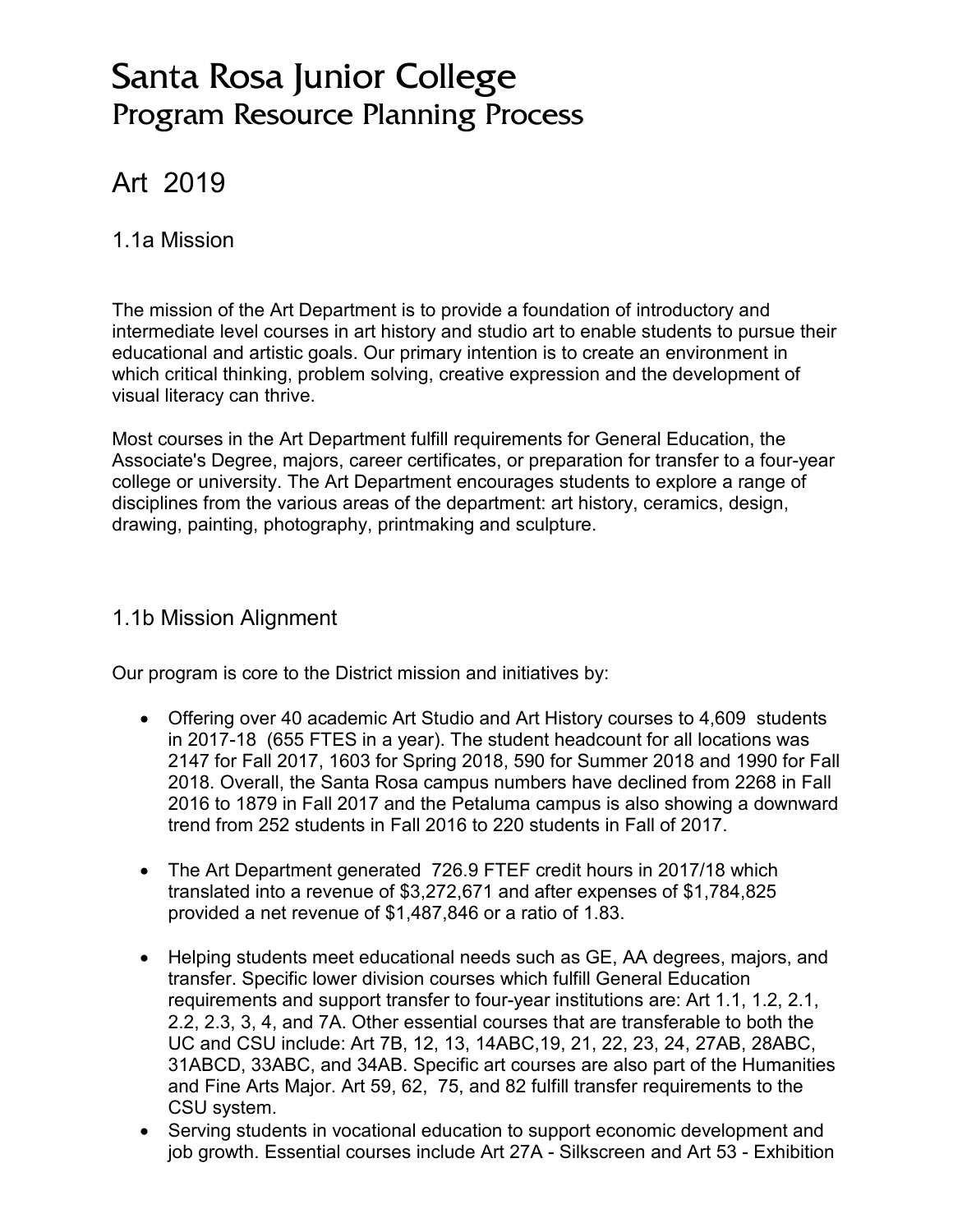Design. Additionally, Art history and core studio art courses are either required or listed as electives for majors and certificates in the following academic and vocational areas: Graphic Design, Digital Media, Interior Design, Environmental Horticulture – Garden Design, Fashion Apparel - Design and Production, Floristry, and Theatre Arts – Costuming and Makeup

- Serving students in the basic skills of Math and English. Students practice arithmetic skills (measurement, ratios and percentages) in the study of perspective in Art 7A, Art 7B, Photography and in Figure Drawing. Students write analytical essays in Art History courses.
- Promoting student and academic support services to improve student success and retention. Most art instructors meet individually with every student to review the student portfolio at mid-term grading to ensure student retention and success.
- Maintaining transfer agreements with UC/CSU systems.
- Establishing Transfer Model Curriculum for both Art Studio and Art History
- Developing Petaluma campus programs.
- Contributing to the cultural life of the community by presenting 3 major exhibitions in the Art Gallery, providing online access to exhibitions, a series of guest speakers in conjunction with the Arts and Lectures Committee, and increased campus-wide student participation in the arts.
- Providing a richer art experience for students in the SRJC Gallery
- Promoting awareness of and maintaining sensitivity to ethnic, cultural and gender diversity within faculty, staff, students, and course offerings.

## 1.1c Description

The Art Department serves the District by:

- Serving 4,340 students between Fall 2017 and Summer 2018: 3,852 students on the Santa Rosa campus and 440 students on the Petaluma campus.
- Developing SLO assessments.

The Art Department provides students with:

- Over 40 courses.
- UC/CSU transferable courses.
- 3 majors: Art (AA), Studio Arts for Transfer (AA-T), and Art History for Transfer  $(AA-T)$ .
- Skills for vocational areas (Photography, Digital Imaging, Gallery Management, Ceramics, Art and Design.)
- A visiting artist workshop each semester in Ceramics.
- 20 Art Department scholarship awards.
- At least 4 Art Gallery exhibitions presented to the District, students, faculty, staff and the community.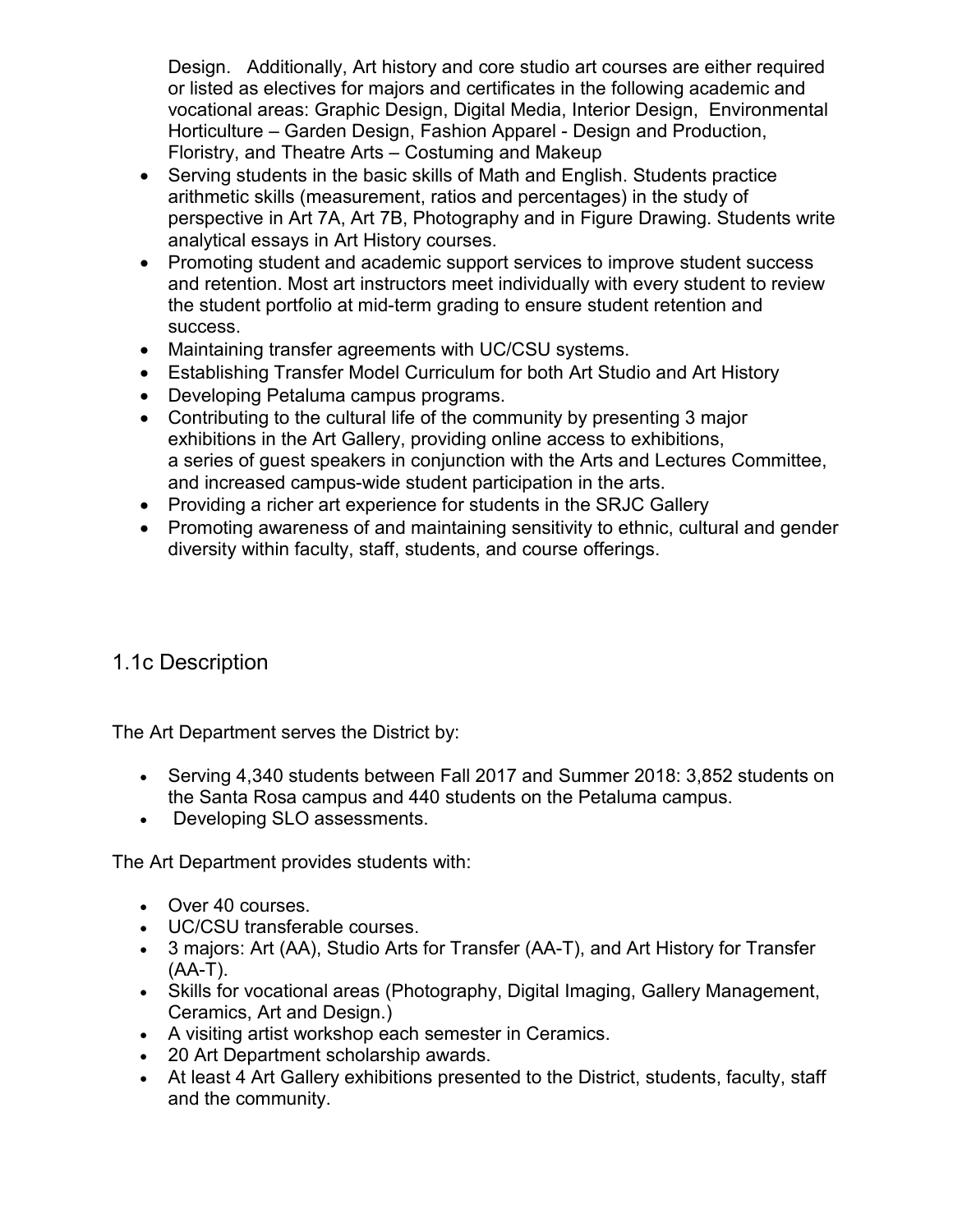1.1d Hours of Office Operation and Service by Location

Santa Rosa:

- 8:00 AM 4:00 PM, Monday-Thursday; 8am-2pm Friday, department office
- Early morning (i.e. 7:30 am), evening and weekend classes offered as well
- 8 full-time and 35 adjunct faculty members
- 1 full-time administrative assistant
- 5 permanent lab assistants 19 to 30 hours/week
- 3 part-time students (1-office, 1-Sculpture lab, 1-Ceramics)
- 15-20 STNCs Figure Drawing models

#### Petaluma:

- 9:00 AM 10:00 PM, Monday Friday, general office
- Evening classes offered as well
- One full-time faculty member based in Petaluma
- 15-20 STNCs Figure Drawing models (managed by Santa Rosa staff)

Online courses

• 5 courses per semester,9 courses in summer (art history), offered by 1 full-time faculty member and 5 adjuncts.

## 1.2 Program/Unit Context and Environmental Scan

- The Art Department has completed work on the Transfer Model Curriculum for both Studio and Art History. The TMCs have been approved by the State Chancellor's Office . This enables students who complete the TMCs at SRJC to receive priority when applying to the CSU system.
- An Arts Foundation has been established to focus on collaboration and fundraising for the fine arts, music and theater departments, creating links to the community and other external resources.
- The Art Gallery hosts a variety of cutting edge exhibits which are open to the public.
- The Photography certificate was recommeded for voluntary discountinuence. In its place is the new CE Applied Photography certificate. There was no photography area coordinator for 18-19 but an advisory council was formed by the dean and one meeting was held during the year. A succcessful SWF grant was written and approved and adjunct faculty member Jessica Layton was appointed as the coordinator for 19-20.
- The Art Department is committed to serving our diverse community while providing excellent academic offerings.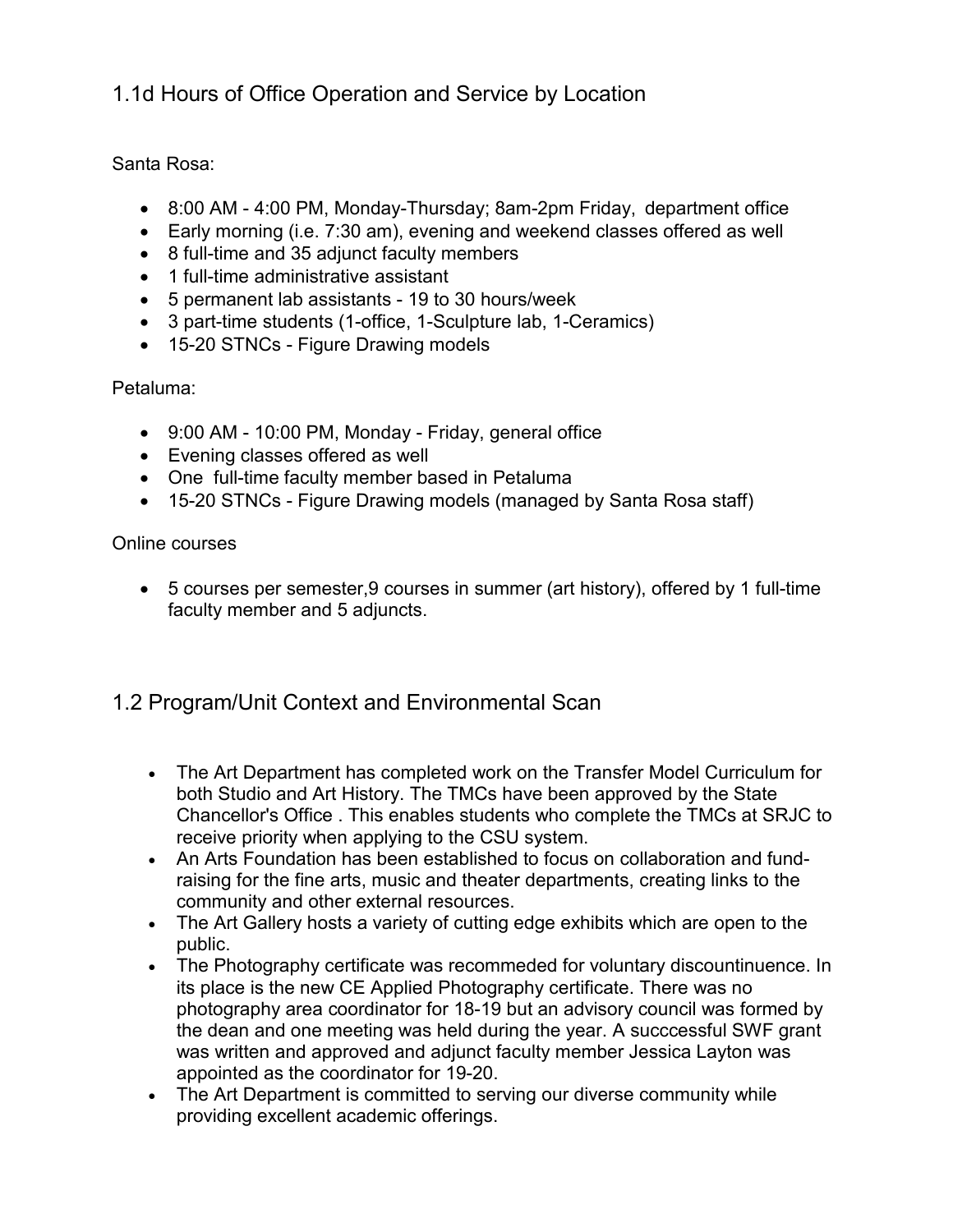- The Art Department faculty is ready to respond to the technological changes taking place in the artworld by incorporating digital technologies into the curriculum and offering more online classes.
- Most of the students are taking art classes to satisfy general education, transfer requirements.

### 2.1a Budget Needs

- Budget cuts to the Art Department have been very harmful to student success. Anchor faculty positions remain vacant in both Sculpture and Photography. The latter supports two CE certificates in Art Photography and a new certificate in Applied Photography. We will also need to replace an Art History and at least one painting and drawing instructor due to retirements.
- Several years ago the Art Gallery Director position had its release time lowered from 20% to 10%. One year ago STNC funding used to support the Art Gallery Exhibition Specialist position was eliminated. This will lead to fewer exhibitions overall and fewer hours when exhibitions are open to the public. The Art Gallery needs permanent additional funds for this position for work in the gallery, hanging exhibitions, handling and shipping art works, postage for mailing announcements, money to print brochures, and funding for basic supplies (paint, pedestals, labels, etc.).
- The 18-19 budget crisis resulted in several cuts to the Art Departments' operating budget: The current operating budget for the Gallery is \$4,002.
- The discretionary budget for FY18 was cut 5.67%, and the additional cuts totaling 38.05% were cut from FY19. This is was partially mitigated by reducing our Art AA III replacement to 217 days. The department will offer fewer life drawing courses to reduce the need for Art Models.
- Despite the decrease in the supply budget, the Art Department effectively manages the reduced budget without overdrafts. However, the budget for equipment repair needs additional funding. The Art Department has many kinds of equipment and tools that need to be maintained for safe usage in Ceramics, Sculpture, Printmaking and in the Photography area.

| Rank | Location   | <b>SP</b>      | M  | Amount     | <b>Brief Rationale</b>                                                     |
|------|------------|----------------|----|------------|----------------------------------------------------------------------------|
| 0001 | Santa Rosa | 02             | 01 | \$8,000.00 | GALLERY FUNDING: The additional funding contributes to maintaining         |
|      |            |                |    |            | higher quality exhibitions and cultural services for the community in an   |
|      |            |                |    |            | exhibition space that is almost double the size of the former gallery. The |
|      |            |                |    |            | current budget is \$4,002                                                  |
| 0002 | AI.        | 0 <sub>1</sub> | 01 | \$8,000.00 | EQUIPMENT MAINT. & REPAIR: Necessary to maintain                           |
|      |            |                |    |            | equipment/tools so they are safe and functional. The Art Department has    |
|      |            |                |    |            | many kinds of equipment and tools that must be maintained for safety and   |
|      |            |                |    |            | proper performance. The program areas using this budget primarily are:     |
|      |            |                |    |            | Photography, Sculpture, Printmaking and Ceramics. In these areas,          |
|      |            |                |    |            | repairing/maintaining equipment is necessary for cost-effective            |
|      |            |                |    |            | operations. This amount is in addition to current funding.                 |
| 0003 | Santa Rosa | 0 <sub>1</sub> | 01 | \$1,600.00 | Budget request for annual rental of Oxy-Acetylene tanks for sculpture,     |
|      |            |                |    |            | metal work, welding, cutting, and heat treating.                           |

## 2.1b Budget Requests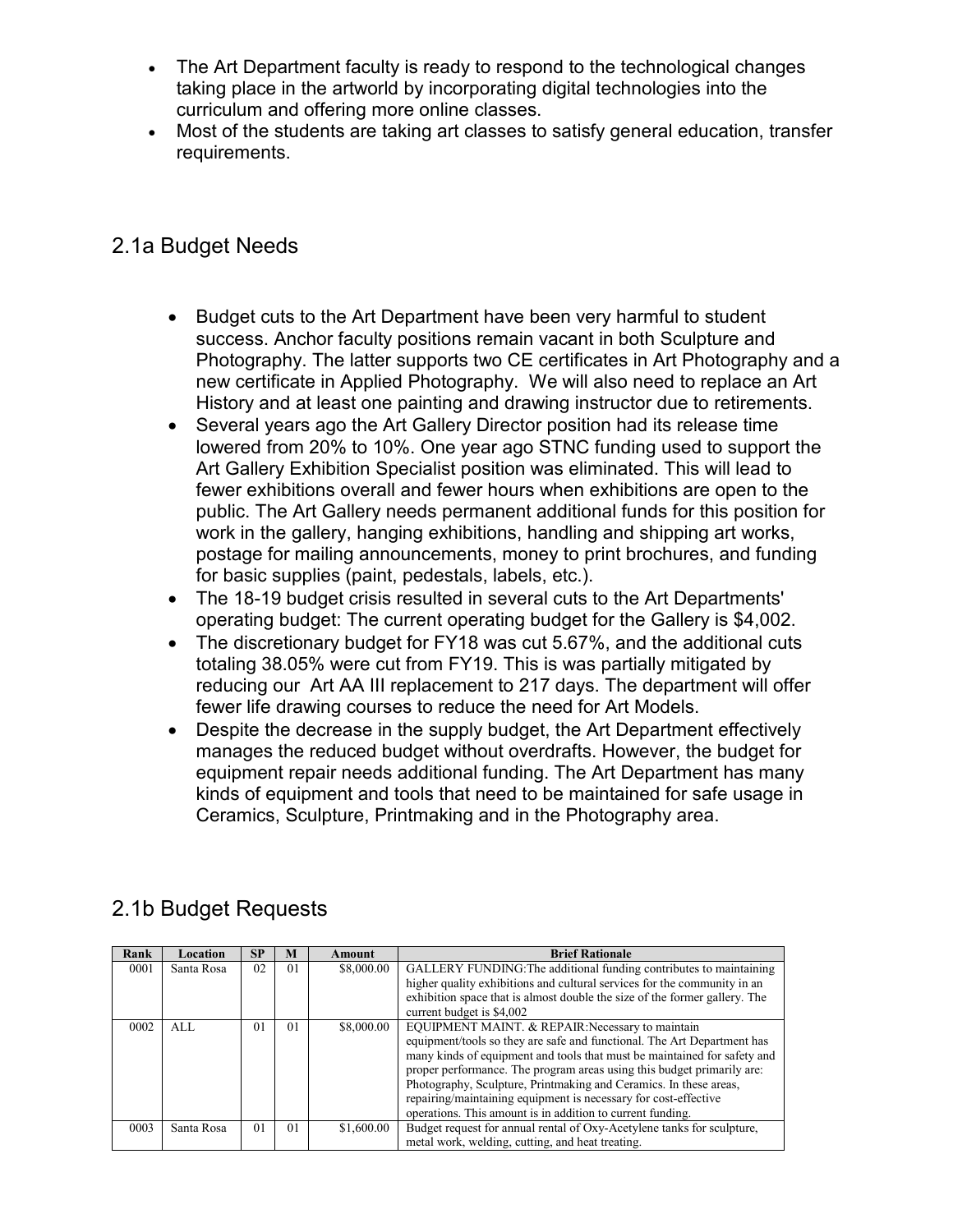# 2.2a Current Classified Positions

| <b>Position</b>              | Hr/Wk | Mo/Yr | <b>Job Duties</b>                                                                                    |
|------------------------------|-------|-------|------------------------------------------------------------------------------------------------------|
| Administrative Assistant III | 40.00 | 12.00 | Administrative Assistant for the Art Department.                                                     |
|                              |       |       | Assists Department Chair, 42 faculty members and                                                     |
|                              |       |       | 5 classified employees. Supervises 5 student                                                         |
|                              |       |       | workers. Manages approximately 40 budgets for the                                                    |
|                              |       |       | various disciplines within the department. Inputs                                                    |
|                              |       |       | and tracks $+/-120$ purchase requisitions per year.                                                  |
|                              |       |       | Monitors enrollment for 4391 lab fee allotments.                                                     |
|                              |       |       | Tracks attendance and payroll changes of all staff.                                                  |
|                              |       |       | Schedules 17 art models in studio classes on two                                                     |
|                              |       |       | campuses. Supervises 2 student employees for                                                         |
|                              |       |       | locker clean-out/distribution of 450 lockers during a                                                |
|                              |       |       | three-week period each semester. Coordinates class                                                   |
|                              |       |       | scheduling process and faculty evaluations each                                                      |
|                              |       |       | semester. Inputs curriculum changes. Coordinates                                                     |
|                              |       |       | routine facility maintenance issues. Prepares<br>agendas and minutes for all departmental and Art    |
|                              |       |       | Gallery operational meetings.                                                                        |
| Photography Lab Technician   | 30.00 | 11.00 | Organizes and maintains the photo lab according to                                                   |
|                              |       |       | health and safety standards and keeps chemical                                                       |
|                              |       |       | inventories. Maintains camera and studio equipment                                                   |
|                              |       |       | in working order. Assists slide library assistant with                                               |
|                              |       |       | scanning and photographing of teaching materials.                                                    |
|                              |       |       | Mixes chemistry and safely disposes of exhausted or                                                  |
|                              |       |       | outdated chemistry in accordance with legal                                                          |
|                              |       |       | regulations. Assists faculty with equipment and                                                      |
|                              |       |       | studio set-up. Completes "dummy purchase orders"                                                     |
|                              |       |       | for AAIII's purchase requisitions. Assists students                                                  |
|                              |       |       | when needed. Performs additional lab clean-up                                                        |
|                              |       |       | during winter and spring break. Due to summer                                                        |
|                              |       |       | class cancellations, 180 hours have been re-assigned                                                 |
|                              |       |       | to the Theater Arts Department.                                                                      |
| Ceramics Lab Technician      | 19.00 | 10.00 | Organizes ceramics lab: maintains inventories of                                                     |
|                              |       |       | ceramics lab, chemicals and equipment. Manages                                                       |
|                              |       |       | approximately 7 tons of clay and fires 3,000 pieces                                                  |
|                              |       |       | of students' work during the semester. Mixes and                                                     |
|                              |       |       | maintains 20-30 different glazes available for                                                       |
|                              |       |       | students. When needed, assists students loading and                                                  |
|                              |       |       | unloading kiln, recycles clay, and assists with a                                                    |
| Visual Resources Technician  |       |       | major studio clean-up at the end of every semester.                                                  |
|                              | 19.00 | 10.00 | Processes, updates, and maintains visual resource                                                    |
|                              |       |       | collection, database, and webpages. Assists art<br>faculty with visual resources. Scans and corrects |
|                              |       |       | images for digital collection. Researches and selects                                                |
|                              |       |       | appropriate images for digital collection, posters,                                                  |
|                              |       |       | and documentary films in collaboration with art                                                      |
|                              |       |       | faculty and library staff.<br>Assists and trains faculty                                             |
|                              |       |       | with image manipulation, new technology and                                                          |
|                              |       |       | software. Identifies storage needs for visual                                                        |
|                              |       |       | resources and maintains documents on best                                                            |
|                              |       |       | practices. Maintains and rotates images in art                                                       |
|                              |       |       | history display cases. Completes "dummy purchase                                                     |
|                              |       |       | orders" for AAIII's purchase requisitions.                                                           |
| Printmaking Lab Technician   | 19.00 | 10.00 | Organizes printmaking lab: maintains printing                                                        |
|                              |       |       | studio and equipment for etching and silkscreen                                                      |
|                              |       |       | courses. Assists students. Completes "dummy                                                          |
|                              |       |       | purchase orders" for AAIII's purchase requisitions.                                                  |
|                              |       |       | Performs lab clean-up during semester breaks 2                                                       |
|                              |       |       | times per year.                                                                                      |
| Sculpture Lab Technician     | 19.00 | 10.00 | Oversees safety of Sculpture and 3D lab, including:                                                  |
|                              |       |       | monitoring checking out of tools, providing safety                                                   |
|                              |       |       | instructions on each tool to students, managing                                                      |
|                              |       |       | storage of tools in classroom and lab, monitor                                                       |
|                              |       |       | activities in Sculpture patio, cleaning of classroom                                                 |
|                              |       |       | daily, attending safety workshops as needed,                                                         |
|                              |       |       | maintaining and improving all facility matters                                                       |

# 2.2b Current Management/Confidential Positions

| ю<br>---- | $T$ $T$<br>-<br>ш<br>VV K | <b>CONTINUES</b><br>. .<br>'VIO/ | 100<br>40<br>.<br>------ |
|-----------|---------------------------|----------------------------------|--------------------------|
|           |                           |                                  |                          |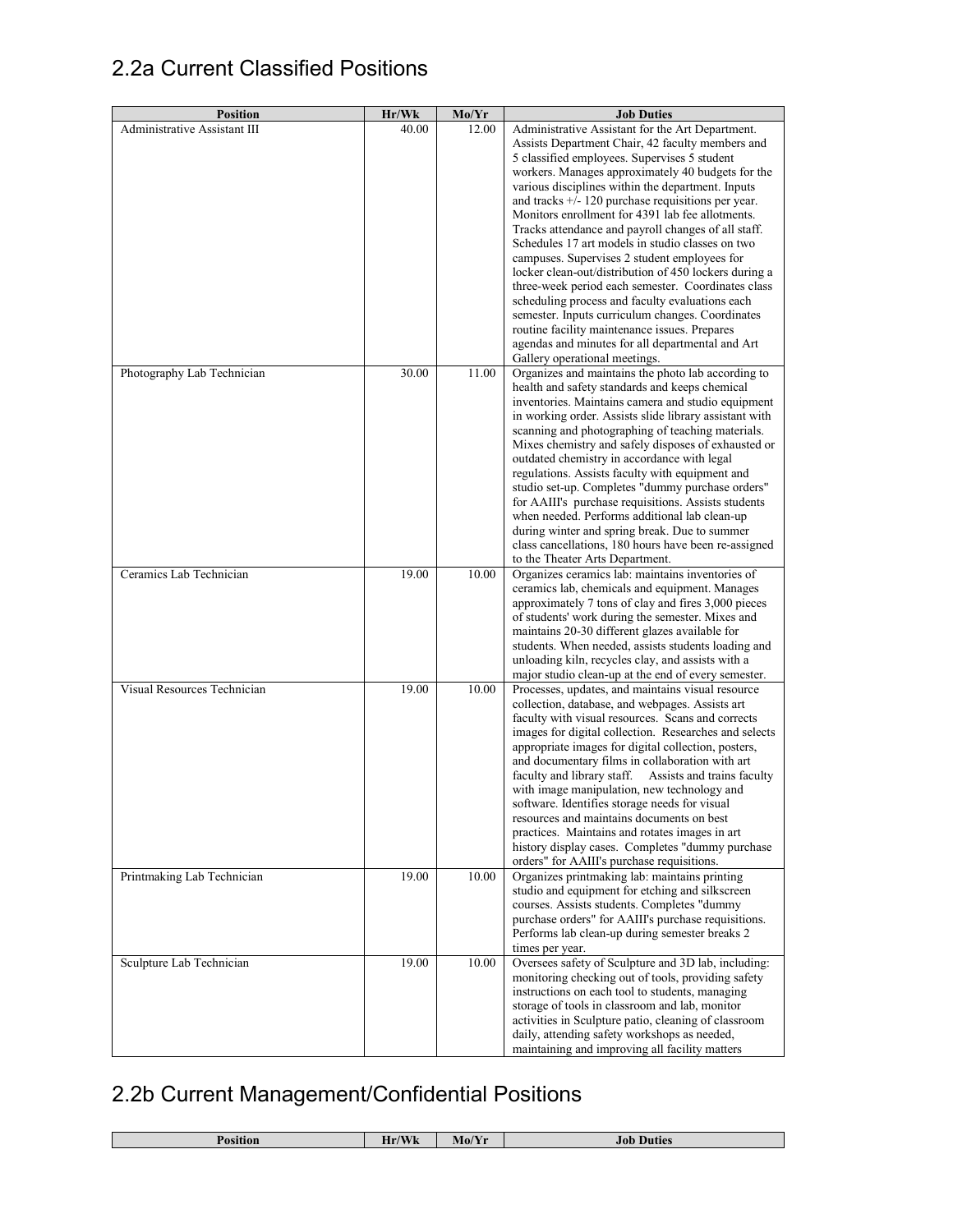| Department Chair | 19.60 | 12.00 | Supervises and plans departmental activities.      |
|------------------|-------|-------|----------------------------------------------------|
|                  |       |       | Schedules and staffs classes on multiple campuses. |
|                  |       |       | Oversees budget operations. Evaluates personnel.   |
|                  |       |       | Supervises AAIII. Works with departmental and      |
|                  |       |       | campus committees. Reviews curriculum. Acts as     |
|                  |       |       | liaison with administrators. Creates/reviews the   |
|                  |       |       | PRPP. Plans and organizes departmental meetings.   |
|                  |       |       | Oversees all repairs and upgrades to the facility. |
|                  |       |       | Responsible for safety issues of facility.         |

# 2.2c Current STNC/Student Worker Positions

| <b>Position</b>                                       | Hr/Wk | Mo/Yr | <b>Job Duties</b>                                                                                                                                                                                                                                                                                    |
|-------------------------------------------------------|-------|-------|------------------------------------------------------------------------------------------------------------------------------------------------------------------------------------------------------------------------------------------------------------------------------------------------------|
| STNC models for Life Drawing                          | 25.00 | 12.00 | Models have been added to pool                                                                                                                                                                                                                                                                       |
| Student assistant: art office                         | 20.00 | 12.00 | Assist Chair, instructors, AAIII and students in the<br>department's office. Distribute mail. Type and file<br>non-secure documents. Make photocopies. Update<br>sign-up sheets. Organize and clean prop rooms. Post<br>flyers on bulletin boards. Assist with locker clean-<br>up and distribution. |
| Student assistant, ceramics lab                       | 6.00  | 10.00 | General clean-up, recycles materials, assists<br>instructor as needed                                                                                                                                                                                                                                |
| Student worker: Sculpture area                        | 8.00  | 10.00 | Assists with organization and student assistance for<br>sculpture and 3-D design classes.                                                                                                                                                                                                            |
| Student assistants for locker signups and<br>cleanout | 20.00 | 1.00  | Concentrated task-based work around issuing<br>lockers and cleaning them out and the beginning and<br>end of each semester.                                                                                                                                                                          |

## 2.2d Adequacy and Effectiveness of Staffing

• From the Fiscal Year 17-18 Program Unit Review: The Art Department has an FTEF of 22.3791, which represents a decrease of 5.89% from Fiscal Year 16-17 and 3.08% of the district total.

#### **The Art Gallery Exhibition Specialist, Santa Rosa (position needed)**

The Art Gallery Exhibition Specialist position is for 169.5 hours for four gallery shows over the course of one fiscal year. The Exhibition Specialist manages the gallery budget, installs exhibition, constructs the necessary furniture for exhibitions, and oversees insurance and handling and shipping the art work.

- The Art Gallery Specialist assists in the organizing of Art Gallery exhibits and coordinates the installation of exhibitions and maintenance of the District's continually changing art gallery shows. The Art Gallery Specialist designs, builds, and maintains special exhibit display systems and case goods; designs and maintains art gallery shop space and equipment; hires and trains student employees to handle valuable, delicate, and/or very heavy artwork; coordinates tours and lectures for various groups; and trains students and guest curators on the use of state-of-the-art gallery technology.
- KEY DUTIES AND RESPONSIBILITIES are interpreted as being descriptive and non-restrictive in nature. These duties include:
	- The installation and display of related artwork and sculptures; hangs and assembles paintings and other artwork; monitors exhibits checklist; produces labels; designs and constructs museum quality display systems, cabinetry and case goods as needed for exhibitions; designs, maintains,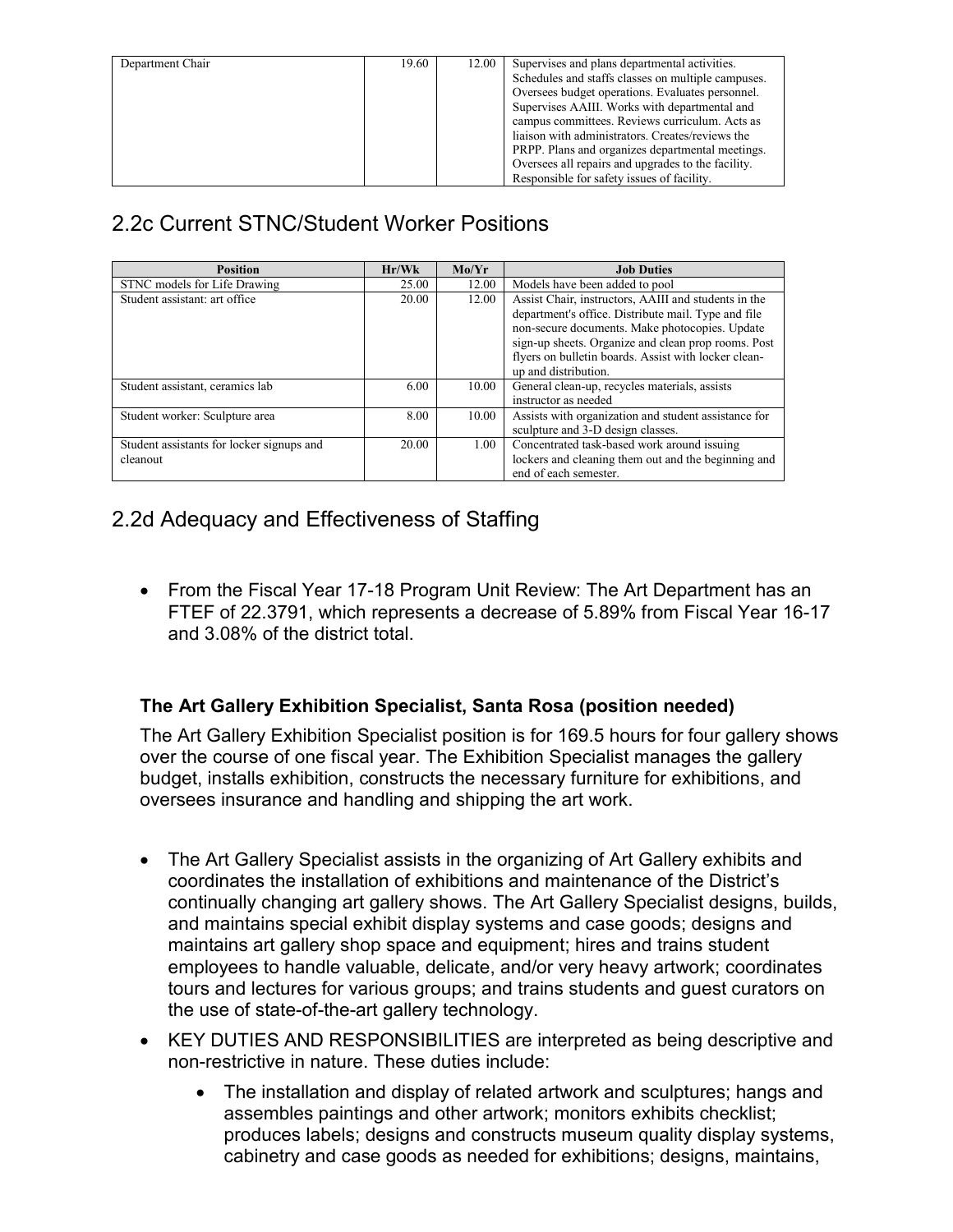modifies and assembles special exhibition lighting systems; arranges and secures display cases and stands for artifacts and sculptures. Acts as a liaison with curators, artists, and vendors to acquire museum or gallery collections; ensures return of museum or gallery collections; drives district vehicles and rental trucks to procure works of art for exhibitions from throughout the state of California. Accepts delivery of collections to museum or gallery; prepares paperwork and photographs necessary for appraisal and insurance purposes. Schedules events, tours, viewings and lectures for classes and special guests to museum or gallery, gallery premises and collections; observes procedures to protect collections from damage, theft, or accidents; secures insurance for high value artworks and maintains records of museum or gallery attendance. Under the supervision of the Gallery Director, monitors and maintains museum or gallery budget within established guidelines; prepares, processes, and approves purchase and supply orders and service requests; maintains accurate catalog and inventory of collections, equipment and supplies. Contributes to the implementation of graphic design and layout of publications, posters, brochures or website promoting gallery exhibits and special events, and trains student assistants in the Art Gallery's best practices.

- Works with gallery committees, art department faculty, deans, and community members to develop effective exhibition schedules.
- Works with Media Services to maintain gallery media equipment, print large format graphics, and to digitally record lectures.
- Supervises student assistants and short-term, non-continuing employees.
- Currently the position is being reconfigured, and funding sources are being negotiated. The current Gallery Director reassign time is insufficient to effectively make up for the STNC staff that has been eliminated.
- Increased reassigned time of Gallery Director is needed. The Gallery Director works with individual curators and organizes four exhibitions per year.

#### **Ceramics Lab Technician, Santa Rosa (more hours needed: from 19 hours per week to 25 hours per week)**

The Art Department has a full-time Ceramics instructor, and an assistant who has been held at 19 hours a week for twenty years despite increased work load beyond the initial schedule. The heavy use of the kiln and the ceramics facilities requires consistent routine organization and repair from someone who is trained to use the facilities. The Classified staff supervises the facilities and students which are spread out in 4 main areas, while the Instructor is occupied in any of the adjoining classrooms.

The ceramics program cannot grow although it has potential students to fill two new classes, due to the fact that the classified staff member cannot fit the added time to run the kiln into 19 hours a week. This should be a permanent staff position at 25 hours per week minimum.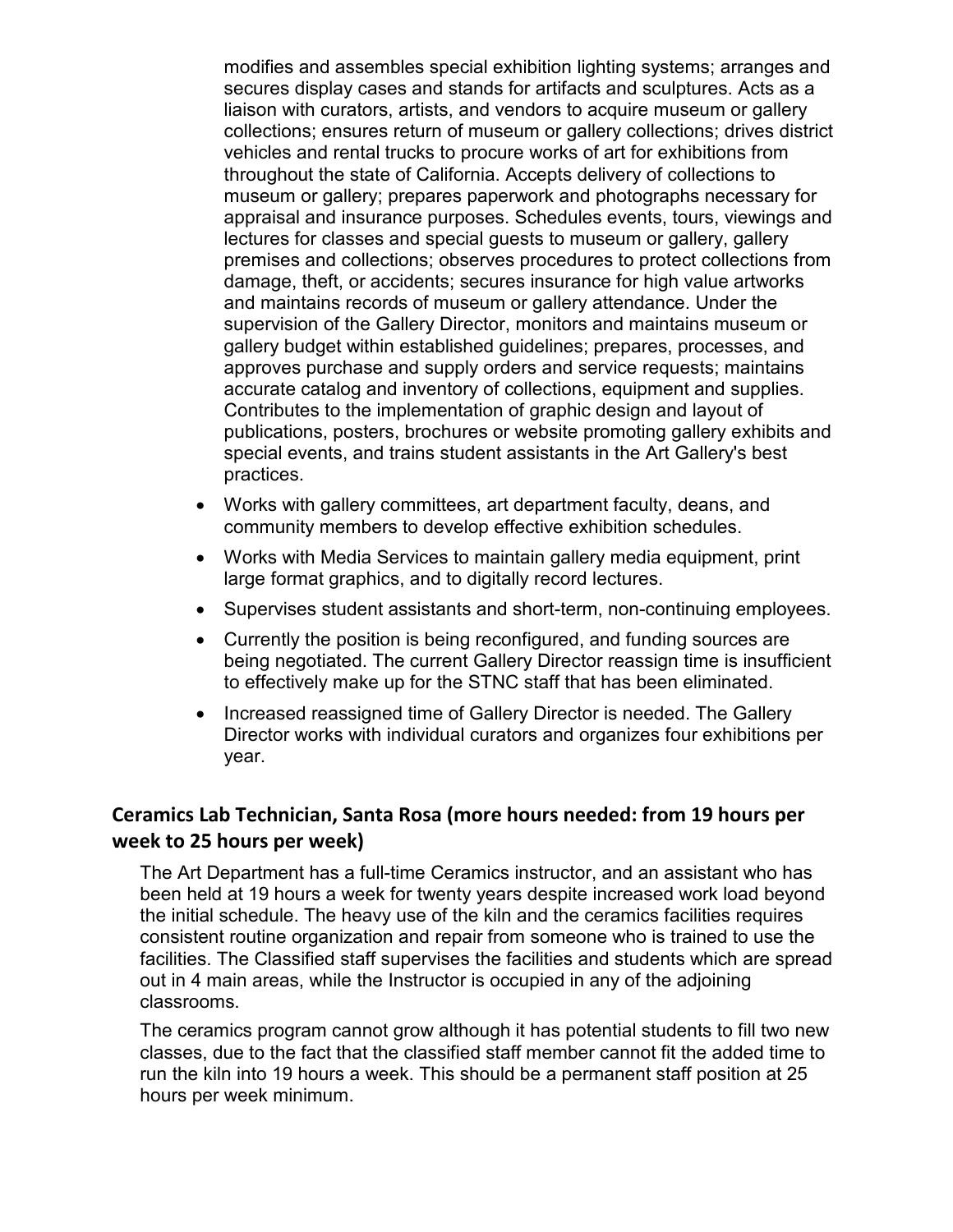### **Printmaking Lab Technician, Santa Rosa (more hours needed for growth: from 19 hours per week to 25 hours per week)**

More hours have been requested to allow for further support and growth in printmaking.

### **Sculpture Lab Technician, Santa Rosa (more hours needed for growth: from 19 hours per week to 25 hours per week)**

More hours have been requested to allow for further support and growth in sculpture. Furthermore, there are safety concerns in the sculpture lab that could be addressed and alleviated with increased hours.

## 2.2e Classified, STNC, Management Staffing Requests

| Rank | Location   | SP | M              | Current Title                                    | <b>Proposed Title</b>                              | Type        |
|------|------------|----|----------------|--------------------------------------------------|----------------------------------------------------|-------------|
| 0001 | Santa Rosa | 01 | 0 <sub>1</sub> | Gallery Exhibits Specialist -<br>STNC job share  | Gallery Exhibit Specialist -<br>permanent position | Classified  |
| 0002 | Santa Rosa | 05 | 07             | Instructional Aid II as Gallery<br>Receptionists | Art Gallery Receptionist                           | <b>STNC</b> |

## 2.3a Current Contract Faculty Positions

| <b>Position</b>              | <b>Description</b>                                                                  |
|------------------------------|-------------------------------------------------------------------------------------|
| Art History Instructors: 2   | Anchor for Art History major. 2nd art historian retiring. We will have 1 vacant art |
|                              | history position that will need to be replaced.                                     |
| Photography Instructor: 0    | Anchor for Photography area currently vacant                                        |
| Ceramics Instructor: 1       | Anchor for Ceramics area.                                                           |
| Art Foundation Instructor: 1 | Anchor for 2D Design and Color area                                                 |
| Printmaking Instructor:1     | Anchor for Printmaking. This faculty member will also act as Art Gallery Director   |
|                              | effective Fall 18 at 10% release time.                                              |
| Anchor Painting and Drawing  | Anchor Painting and Drawing: 2, Santa Rosa. Anchor for Painting and Drawing: 1,     |
| Instructors: 3               | Petaluma. At least 1 painting and drawing instructor may retire and will need       |
|                              | replacement.                                                                        |
| Sculpture Instructor: 0      | Anchor for Sculpture area currently vacant.                                         |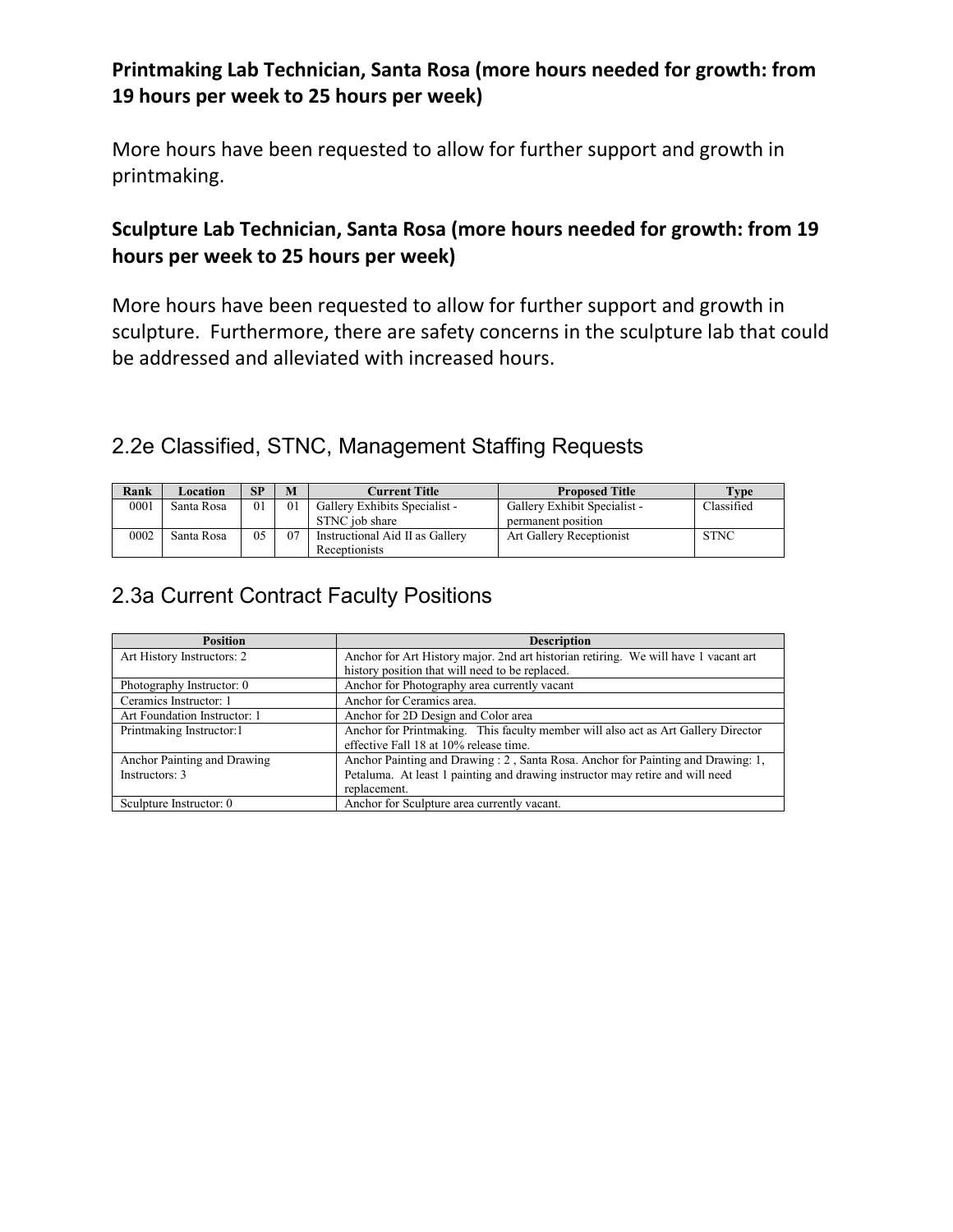# 2.3b Full-Time and Part-Time Ratios

| <b>Discipline</b> | <b>FTEF</b> | $%$ Reg | <b>FTEF</b> | $%$ Adj | <b>Description</b>                                                                                                                                                                                        |
|-------------------|-------------|---------|-------------|---------|-----------------------------------------------------------------------------------------------------------------------------------------------------------------------------------------------------------|
|                   | Reg         | Load    | Adj         | Load    |                                                                                                                                                                                                           |
| Art               | 6.9900      | 36.0000 | 12.2700     | 64.0000 |                                                                                                                                                                                                           |
| Art               | 9.3000      | 37.0000 | 15.5000     | 62.0000 | Beginning in 2006, the Art Department FTEF regular load decreased due to faculty retirements. In                                                                                                          |
|                   |             |         |             |         | 2008, another full-time faculty member retired. The Department does not have replacement                                                                                                                  |
|                   |             |         |             |         | positions for either. As of 2008, FTEF regular load decreased 4-5 %. (The ratio is about 30 :70).                                                                                                         |
|                   |             |         |             |         | The Art Department has considerably fewer full-time faculty than is typical in the District The<br>ratio is not fully descriptive of the art department needs however. There is one major discipline area |
|                   |             |         |             |         | that requires unique skill sets and have no anchor faculty, Sculpture. The department fills in with                                                                                                       |
|                   |             |         |             |         | adjuncts as best as possible, but adjuncts are not creating new curriculum, supervising facilities,                                                                                                       |
|                   |             |         |             |         | advising students or doing evaluations. The need for additional full time faculty is acute                                                                                                                |
| Art 2008          | 6.8800      | 27,0000 | 18.2900     | 72,0000 |                                                                                                                                                                                                           |
| Art 2009          | 8.4100      | 36,0000 | 13.9700     | 60,0000 |                                                                                                                                                                                                           |
| Art 2011          | 7.8600      | 36,0000 | 20.0100     | 64.0000 | A full time faculty at Petaluma retired February 2011. The data reflects this faculty retirement. A                                                                                                       |
|                   |             |         |             |         | replacement faculty has been hired (digital art/printmaking) for the retiring printmaking faculty. A                                                                                                      |
|                   |             |         |             |         | new drawing/painting faculty has been hired for the Petaluma campus.                                                                                                                                      |
| Art 2011          | 7.8600      | 35,0000 | 20.0100     | 65,0000 | A full time faculty at Petaluma retired February 2011. The data reflects this faculty retirement.                                                                                                         |
| Art 2012          | 7.6700      | 40,0000 | 10.8800     | 60,0000 | Of the 79 classes offered in the Art Department in Spring 2013, 32 are being taught by regular                                                                                                            |
|                   |             |         |             |         | faculty, 47 by adjuncts.                                                                                                                                                                                  |
| Art 2013          | 7.1400      | 34.0000 | 12.2900     | 66.0000 | Of the 61 courses being taught in Santa Rosa, 23 are taught by regular faculty and 38 courses taught                                                                                                      |
|                   |             |         |             |         | by adjunct faculty. This places a heavy burden on FT faculty in trying to assess SLOs for classes                                                                                                         |
|                   |             |         |             |         | they are not even teaching.                                                                                                                                                                               |
| Art 2013          | 7.1400      | 34.0000 | 12.2900     | 66.0000 | Of the 61 courses being taught in Santa Rosa, 23 are taught by regular faculty and 38 courses taught                                                                                                      |
|                   |             |         |             |         | by adjunct faculty. This places a heavy burden on FT faculty in trying to assess SLOs for classes<br>they are not even teaching.                                                                          |
| Art 2015          | 6.9900      | 36.0000 | 12.2700     | 64.0000 | Full time to part time changes. Two replacement positions were made. One, Painting and Drawing                                                                                                            |
|                   |             |         |             |         | in Petaluma, are placement for 2011 faculty retirement. One replacement position for Printmaking                                                                                                          |
|                   |             |         |             |         | was made                                                                                                                                                                                                  |
|                   |             |         |             |         | On full time instructor, Hiroshi Fuchigami, was on sabbatical Spring 2015.                                                                                                                                |
| Art 2016          | 8.7400      | 48.0000 | 9.4900      | 52.0000 | No replacement for anchor area in sculpture.                                                                                                                                                              |
| Art 2017/2018     | 9.0000      | 42.5800 | 12.1300     | 57.4200 | No replacement for full-time retirements in sculpture, photography, or art history.                                                                                                                       |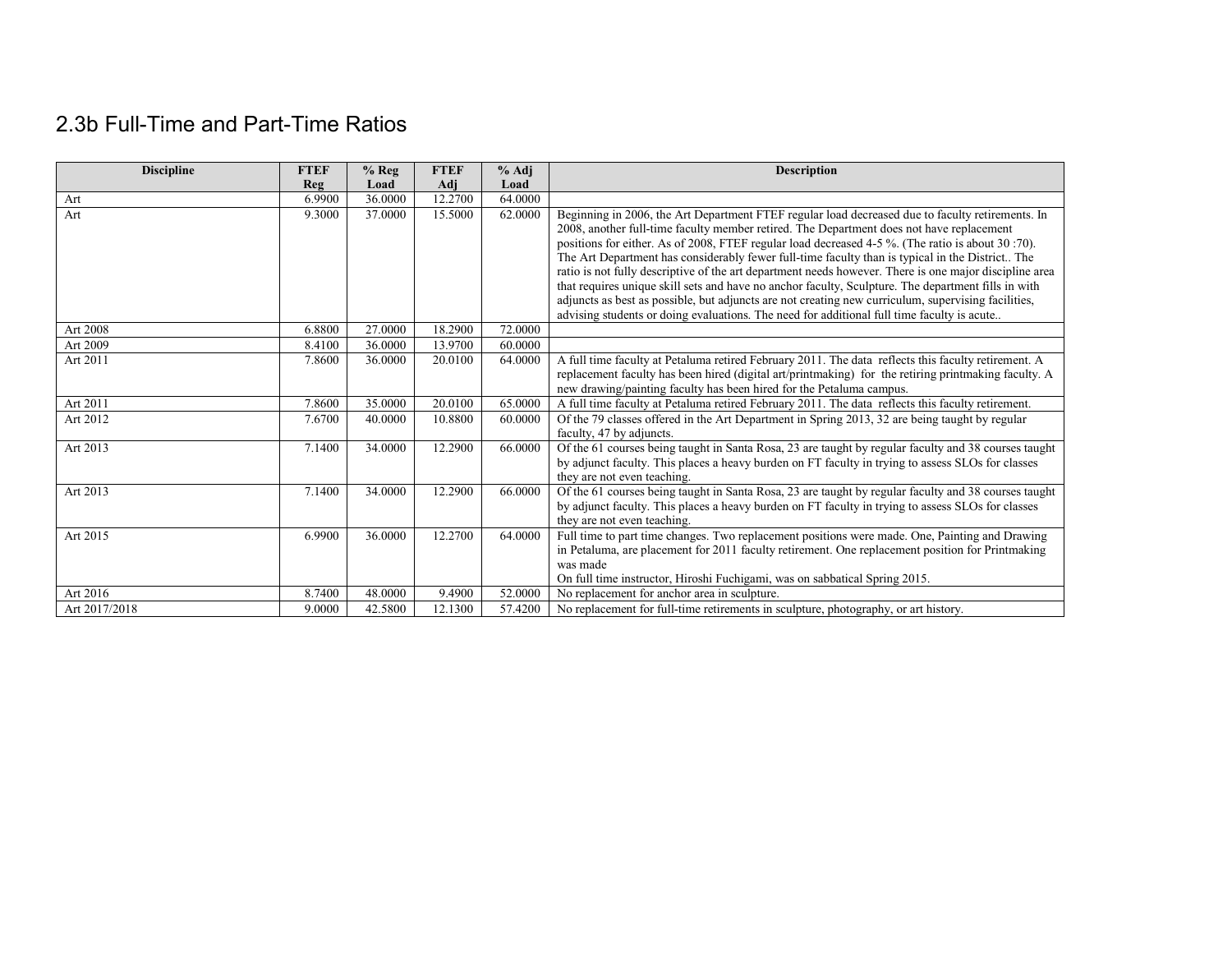## 2.3c Faculty Within Retirement Range

Of our 8 regular faculty members:

1 retired in May 2019 (art history)

1 painting instructor has taken the ERI and will leaven in December 2019

1 painting/drawing instructor has expressed interest in retiring in May 2020

1 foundations faculty has expressed interest in retiring within the next 2-3 years

### 2.3d Analysis of Faculty Staffing Needs and Rationale to Support Requests

#### CLASSIFIED:

GALLERY EXHIBIT SPECIALIST POSITION was eliminated in 2006 due to budget cuts. The importance of the Robert F. Agrella Gallery to the community as well as the student body is incalculable, and we seek to reinstate this position. When open for an exhibit, the Gallery has a constant flow of visitors that include students, faculty, staff, and members of the community.

#### **FACULTY**

#### **1. Photography Faculty, Santa Rosa**

The Art Department seeks a replacement for the Photography anchor faculty on the Santa Rosa campus due to the retirement of the full-time photography instructor. This instructor would teach 100% load including the following courses: Art 19: Introductory Photography, Art 21: Intermediate Photography; Art 22: Advanced Photography, Art 23: Color Photography; Art 62: Alternative Photographic Processes; Art 66.1, 66.2, 66.3, 66.4: Studio and Professional Photography, Art 82: Beginning Digital Photography; and Art 83: Intermediate Digital Photography. The Photography anchor faculty will manage a facility with several darkrooms, an inventory of cameras, as well as studio lighting equipment. In addition, the photo anchor will oversee the Digital Arts Lab and supervise the photo lab technician.

We have a consistent number of students working towards a Photography certificate. We are working toward a certificate in Applied Photography geared for students who want to work in a commercial setting. We will become more involved with the Digital Media Design program. This requires more course offerings and a full-time faculty member assigned specifically to take on the expectations for new curriculum and new equipment in the digital photography media.

Photography certificates have been popular with art students, and it's time to add an applied/digital certificate under the strategy of "Doing What Matters for Jobs and the Economy" to accommodate industry needs in applied/digital photography. The College's location in Sonoma County, a tourist and event destination, offers a unique and ideal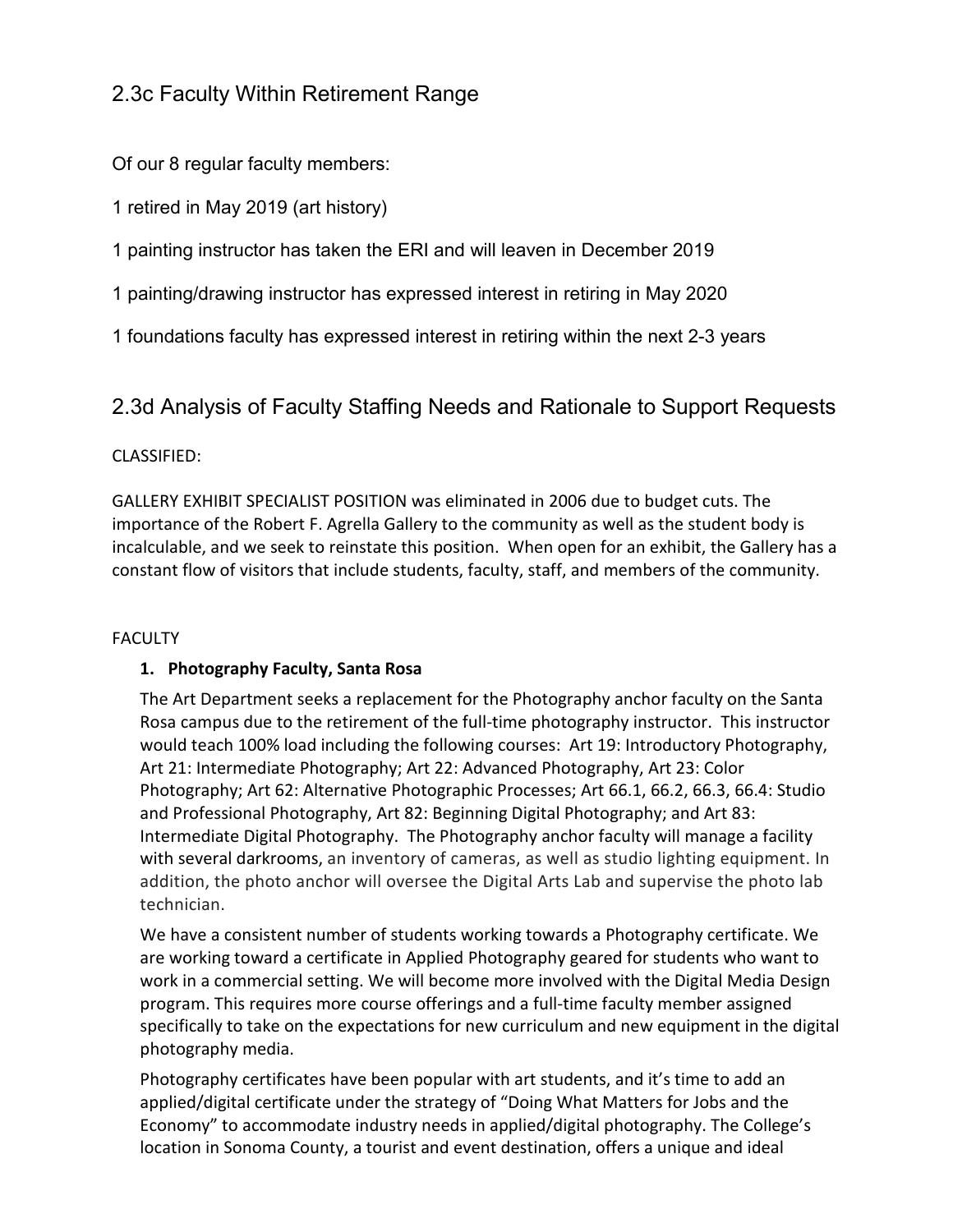opportunity to train students for the changing demands in digital photography /media and how to get started in the photographic marketplace.

We value the opportunity of working together with other programs and departments. Some of the obvious are Journalism, Media Studies, Applied Technology, and especially the interdisciplinary, multi-campus Digital Media program.

These goals of interdepartmental collaboration, program planning expansion, and long-term curricular, as well as supervision of the equipment and software, are only possible with a commitment of resources and will require that these duties be in the hands of a full-time anchor faculty. This would allow us to develop more current and up-to-date curricula, some of which will be able to use the first-class studio facility in the Santa Rosa Campus Doyle Library.

#### **2. Art History Faculty, Santa Rosa**

The Art Department seeks a replacement for an art history faculty on the Santa Rosa campus due to the retirement of one of two the full-time art history instructors. Art History serves the largest number of students within the Art Department. This instructor would teach 100% load including the following courses: Art 2.1: History and Appreciation of Prehistoric to Gothic Art, Art 2.2: History and Appreciation of Late Gothic to Impressionist Art, Art 2.3: History and Appreciation of Modern Art, Art 43: Women and Art Since 1500.

#### **3. 3D Digital Design /Sculpture Faculty, Santa Rosa**

Since the FT faculty member of this area retired, two adjunct instructors have been managing an entire discipline. Additionally, we have safety considerations in the shop area due to the type of equipment it houses, including: table saw, band saw, drill press, belt sander and circular sander. Hand tools include: blow torches, electric drills, a guillotine-style paper cutter and utility knives. Since there is no one in the discipline to oversee the facility, this places a burden on the rest of the faculty and exposes the entire department to increased liability. This instructor would be expected to teach the following courses: Art 5, Art 33 AB, and Art 75. Materials used in the Sculpture and 3D area include: wood, metal, fiberglass, latex molds, resin, bronzing dust, and other various casting materials. Life drawing models may be employed for sculpture projects. Metalsmithing may be added into the curriculum for 3D as well as Sculpture, depending upon future resources.

Currently the STNC lab assistant position is being challenged by SEIU. Without this position the sculpture lab is entirely unsafe. It would be unacceptable to reduce the assistant hours to fewer than 18 per week. This must be a classified position to allow the entire sculpture area to be safe and viable.

In response to shifts in technology, the leadership of art, engineering, computer science and business are teaming up to create a multidisciplinary 3D Digital Design program. This faculty position would be a lead instructor of this effort.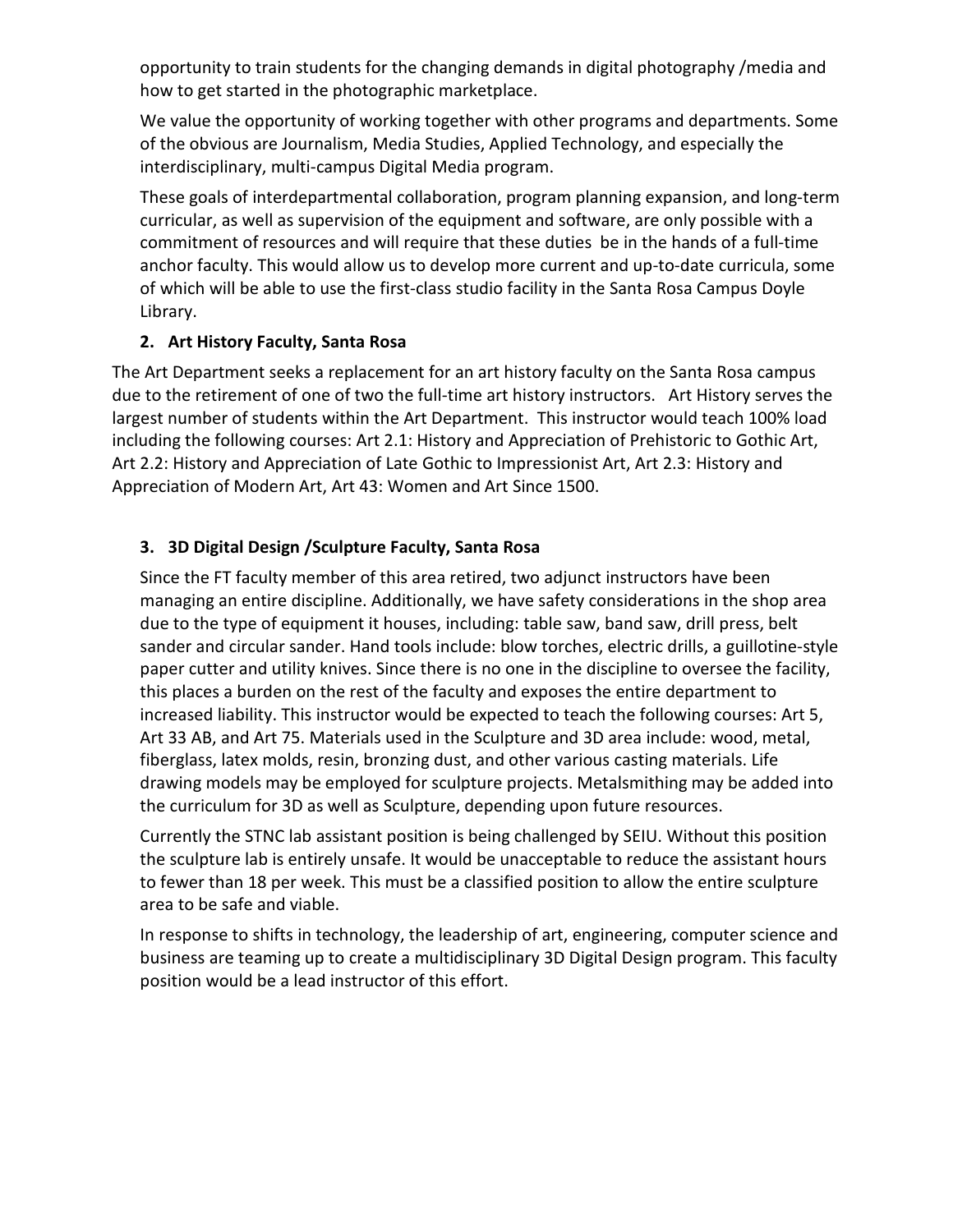# 2.3e Faculty Staffing Requests

| Rank | Location   | <b>SP</b> | M  | <b>Discipline</b>                                         | <b>SLO Assessment Rationale</b>                                                                                                                                                                                                                                                                                                                                     |
|------|------------|-----------|----|-----------------------------------------------------------|---------------------------------------------------------------------------------------------------------------------------------------------------------------------------------------------------------------------------------------------------------------------------------------------------------------------------------------------------------------------|
| 000  | Santa Rosa | $\Omega$  | 01 | Photography Instructor                                    | Photography and digital photography courses are popular with students and have a high student success rate. The                                                                                                                                                                                                                                                     |
|      |            |           |    |                                                           | intended revitalization of the Photography certificate will offer students greater opportunity to apply their skills in                                                                                                                                                                                                                                             |
|      |            |           |    |                                                           | the marketplace.                                                                                                                                                                                                                                                                                                                                                    |
| 0002 | Santa Rosa | $\theta$  | 01 | Art History Instructor                                    | Art History is one of the best performing units in the cluster. Replacement of this position is imperative                                                                                                                                                                                                                                                          |
| 0003 | Santa Rosa | $\Omega$  | 01 | 3D Digital Design/Sculpture Instructor                    | In response to technological changes to Computer Science, Engineering, Business and Art Department leadership<br>will develop a multidisciplinary 3D Digital Design program incorporating 3D printing. This individual will have<br>a strong background in technology, program development along with a deep understanding of traditional<br>sculptural principles. |
| 0004 | Santa Rosa | 01        | 01 | Gallery Director: increase assigned time to<br><b>20%</b> | Through exposure to various forms of art, our students develop a broader vision and become more globally<br>aware. Without the gallery, many of our students will never have this experience. Student feedback has shown<br>this to be a very popular program.                                                                                                      |
| 0005 | Santa Rosa | 01        | 01 | Painting and drawing Instructor                           | The painting and drawing classes are essential to the foundation of our studio arts programs.                                                                                                                                                                                                                                                                       |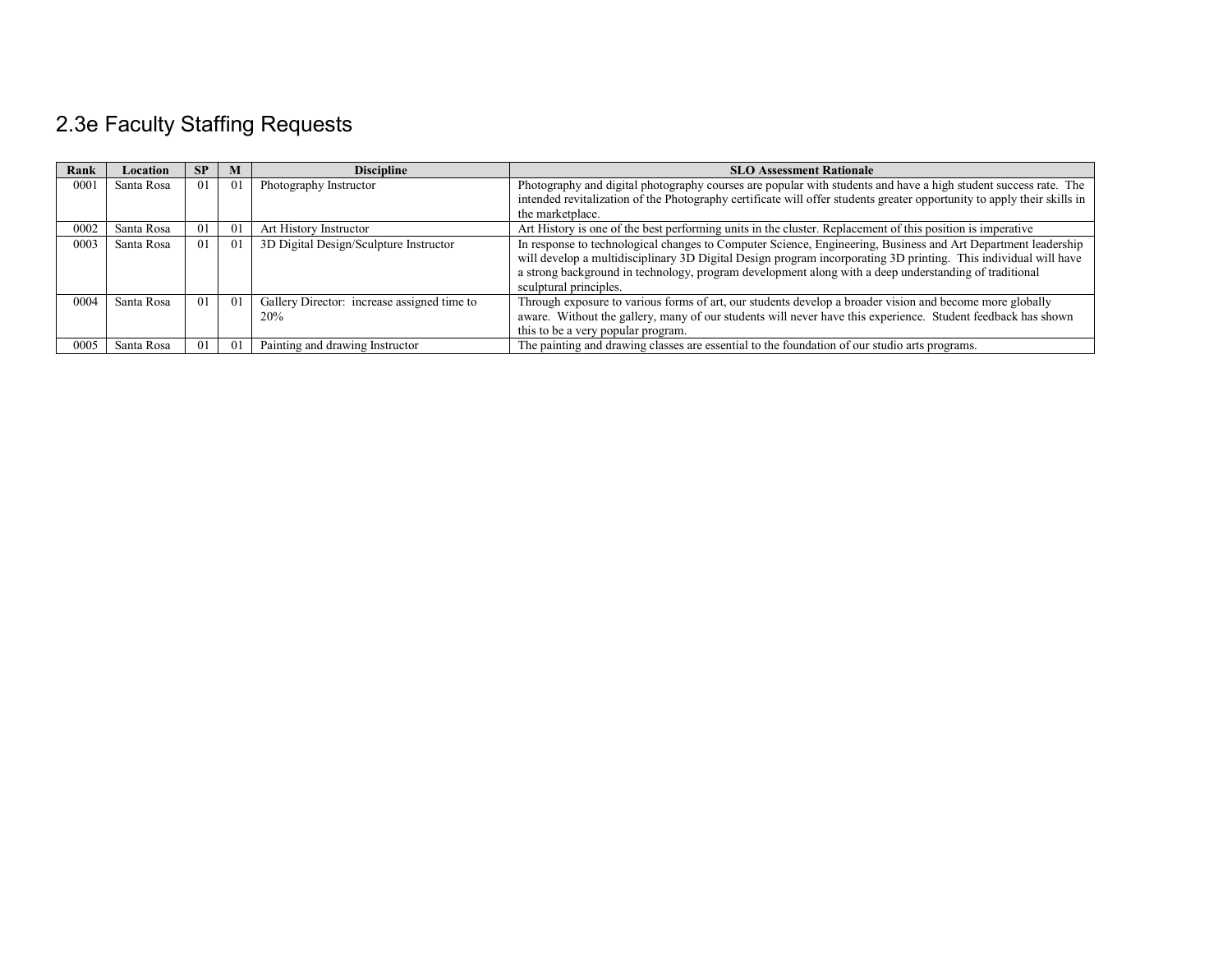2.4b Rationale for Instructional and Non-Instructional Equipment, Technology, and Software

• The current system of using multiple portable hard drives to store art history visual resources is inadequate. Our current storage devices are overloaded and beginning to fail. The Art Department needs a database software to organize the visual resources as well as increased server space to store them.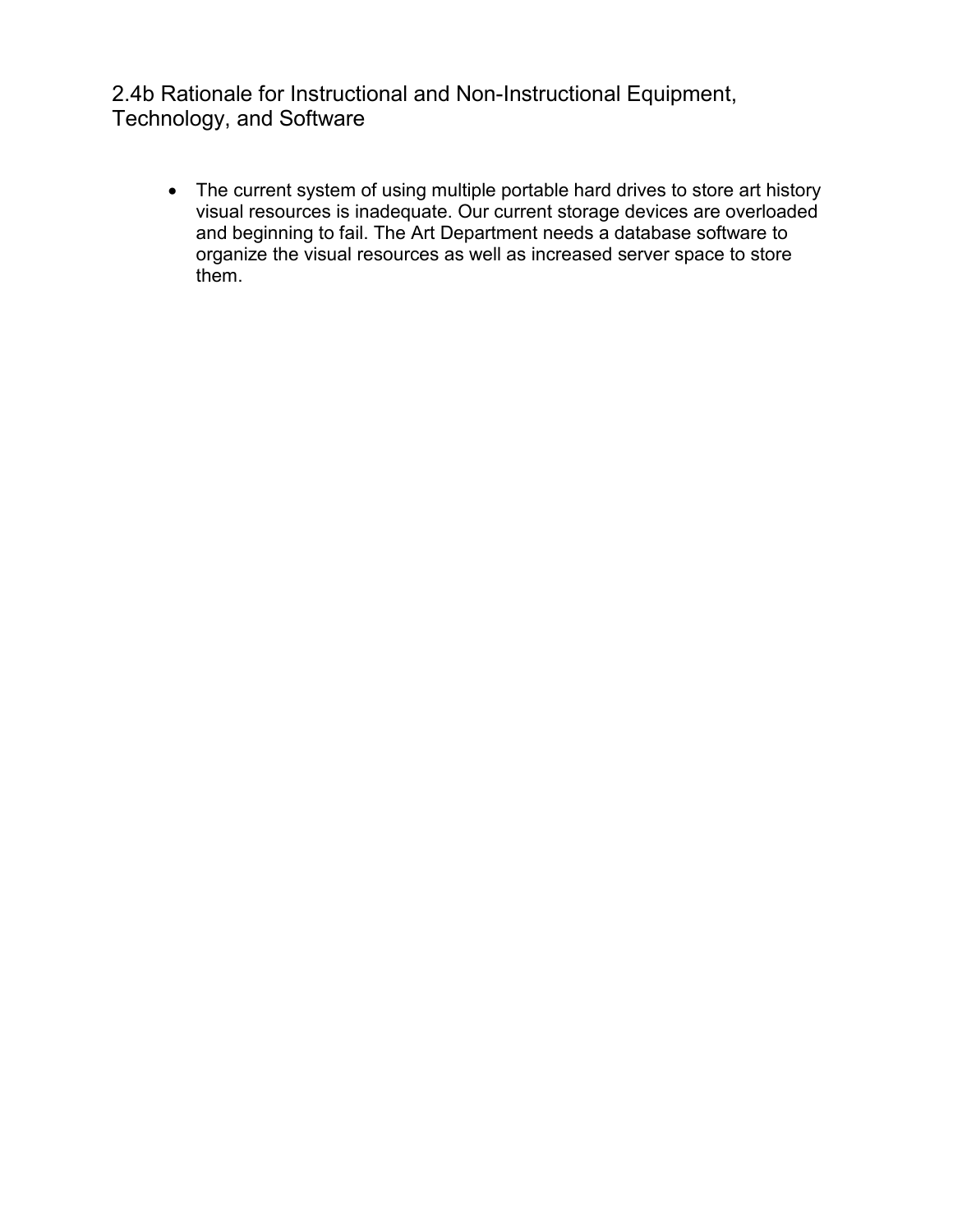# 2.4c Instructional Equipment Requests

| Rank    | Location   | SP | M              | <b>Item Description</b>                       | <b>Qty</b> | <b>Cost Each</b> | <b>Total Cost</b> | <b>Requestor</b>  | Room/Space | Contact     |
|---------|------------|----|----------------|-----------------------------------------------|------------|------------------|-------------------|-------------------|------------|-------------|
| $000\,$ | Santa Rosa | 04 | 0 <sup>1</sup> | Epson Large Format Document Scanner           |            | \$1,399.00       | \$1,399.00        | Donna Larsen      | 787        | Heidi Saleh |
|         |            |    |                | 11.7x17"                                      |            |                  |                   |                   |            |             |
| 0002    | Santa Rosa | 04 | 0 <sup>1</sup> | Canon Pro2000 24" Inkjet Printer              |            | \$2,395.00       | \$2,395.00        | Hiroshi Fuchigami | 787        | Heidi Saleh |
| 0003    | Santa Rosa | 04 | 0 <sup>1</sup> | Mac desktop wiRetina 4K Display 3.4GHz        |            | \$1,500.00       | \$1,500.00        | Hiroshi Fuchigami | 794        | Heidi Saleh |
|         |            |    |                | Processor                                     |            |                  |                   |                   |            |             |
| 0004    | Santa Rosa | 04 | 0 <sup>1</sup> | Light kit with 3 Einsteins, modifiers, remote |            | \$2,460.00       | \$2,460.00        | Chirs Woodcock    | 790        | Heidi Saleh |
| 0005    | Santa Rosa | 06 | 07             | Dust collecting system                        |            | \$30,500.00      | \$30,500.00       | Michael McGinnis  | 760        | Heidi Saleh |
| 0006    | Santa Rosa | 06 | 07             | Sculpture area cover structure                |            | \$25,000.00      | \$25,000.00       | Michael McGinnis  | 760        | Heidi Saleh |
| 0007    | Santa Rosa | 04 | 07             | Electrical panel system                       |            | \$7,300.00       | \$7,300.00        | Michael McGinnis  | 760        | Heidi Saleh |
| 0008    | Santa Rosa | 02 | 0 <sup>1</sup> | Table mounted hand slitting shears and 16     |            | \$600.00         | \$600.00          | Michael McGinnis  | 760        | Heidi Saleh |
|         |            |    |                | GA elect                                      |            |                  |                   |                   |            |             |
| 0009    | Santa Rosa | 02 | $\overline{0}$ | 115V Resistance/Spot Welder for 1/8" mild     |            | \$500.00         | \$500.00          | Michael McGinnis  | 760        | Heidi Saleh |
|         |            |    |                | steel                                         |            |                  |                   |                   |            |             |
| 0009    | Santa Rosa | 02 | 0 <sup>1</sup> | Phase One Capture One Pro 11 (Photo)          |            | \$325.00         | \$325.00          | Renata Breth      | 787        | Heidi Saleh |
|         |            |    |                | Software, B&H)                                |            |                  |                   |                   |            |             |
| 0010    | Petaluma   | 04 | 0 <sup>1</sup> | Still-life tables with caster wheels          |            | \$469.95         | \$1,879.80        | Claudia McCain    | 130        | Heidi Saleh |
| 0011    | Petaluma   | 04 | $\overline{0}$ | Laser All-in-one Printer MFC-L6800DW          |            | \$699.99         | \$699.99          | Claudia McCain    | 130        | Heidi Saleh |
| 0012    | Petaluma   | 04 | $\Omega$       | Model Stand                                   |            | \$249.00         | \$249.00          | Claudia McCain    | 321        | Heidi Saleh |

# 2.4d Non-Instructional Equipment and Technology Requests

| Rank | Location     | CD<br>D.  | IVI | <b>Item Description</b>                                           | Otv | tost Each                              | m.<br>$\mathbf{r}$<br>otal<br>`ost | Requestor                                | <b>Room/Space</b> | <b>Contact</b>                   |
|------|--------------|-----------|-----|-------------------------------------------------------------------|-----|----------------------------------------|------------------------------------|------------------------------------------|-------------------|----------------------------------|
| 0001 | anta<br>-Ros | $^{(14)}$ | 06  | . .<br>D.<br>omputers<br>$\sim$<br>: facult<br>Adıur<br>$+ -$<br> |     | $\sim$<br>0 <sup>0</sup><br>,v.vv<br>. | 00 <sup>c</sup><br>0.00            | --<br>$\mathbf{1}$ $\sim$<br>teidi Saleh | 710<br>Analv      | ahant.<br>e Sanchez<br>лы<br>ັບບ |

# 2.5a Minor Facilities Requests

| Rank | Location   | <b>SP</b>      | M  | <b>Time Frame</b> | <b>Building</b> | <b>Room Number</b>  | Est. Cost  | <b>Description</b>                                                    |
|------|------------|----------------|----|-------------------|-----------------|---------------------|------------|-----------------------------------------------------------------------|
| 0001 | Santa Rosa | 04             | 06 | Urgent            | Analy Hall      | 750A                | \$0.00     | Door from hallway by entrance into the back part of room 750. At      |
|      |            |                |    |                   |                 |                     |            | present this room can only be accessed from inside the classroom,     |
|      |            |                |    |                   |                 |                     |            | which prevents anyone entering while a class is in session. This room |
|      |            |                |    |                   |                 |                     |            | could become another teaching space with adequate access. Dean        |
|      |            |                |    |                   |                 |                     |            | confirmed with Architect that this is feasible and could provide a 25 |
|      |            |                |    |                   |                 |                     |            | seat computer lab.                                                    |
| 0002 | ALL        | 0 <sup>0</sup> | 00 | Urgent            | Analy           | 714, 750, 740, 790, | \$0.00     | Drainage and sink stoppage issues.                                    |
|      |            |                |    |                   |                 | ceramics studio     |            |                                                                       |
| 0003 | Santa Rosa | 04             | 07 | Urgent            | Analy Hall      | 760                 | \$2,200.00 | Waterproof exterior storage for plaster. Must include condensation    |
|      |            |                |    |                   |                 |                     |            | prevention, such as insulation.                                       |
| 0004 | Santa Rosa | 04             | 01 | Urgent            | Analy Hall      | 760                 | \$3,600.00 | Retractable motorized sunshades mapping the width of the sculpture    |
|      |            |                |    |                   |                 |                     |            | yard. Heat and rain make the space difficult/impossible to work in    |
|      |            |                |    |                   |                 |                     |            | without weather protection.                                           |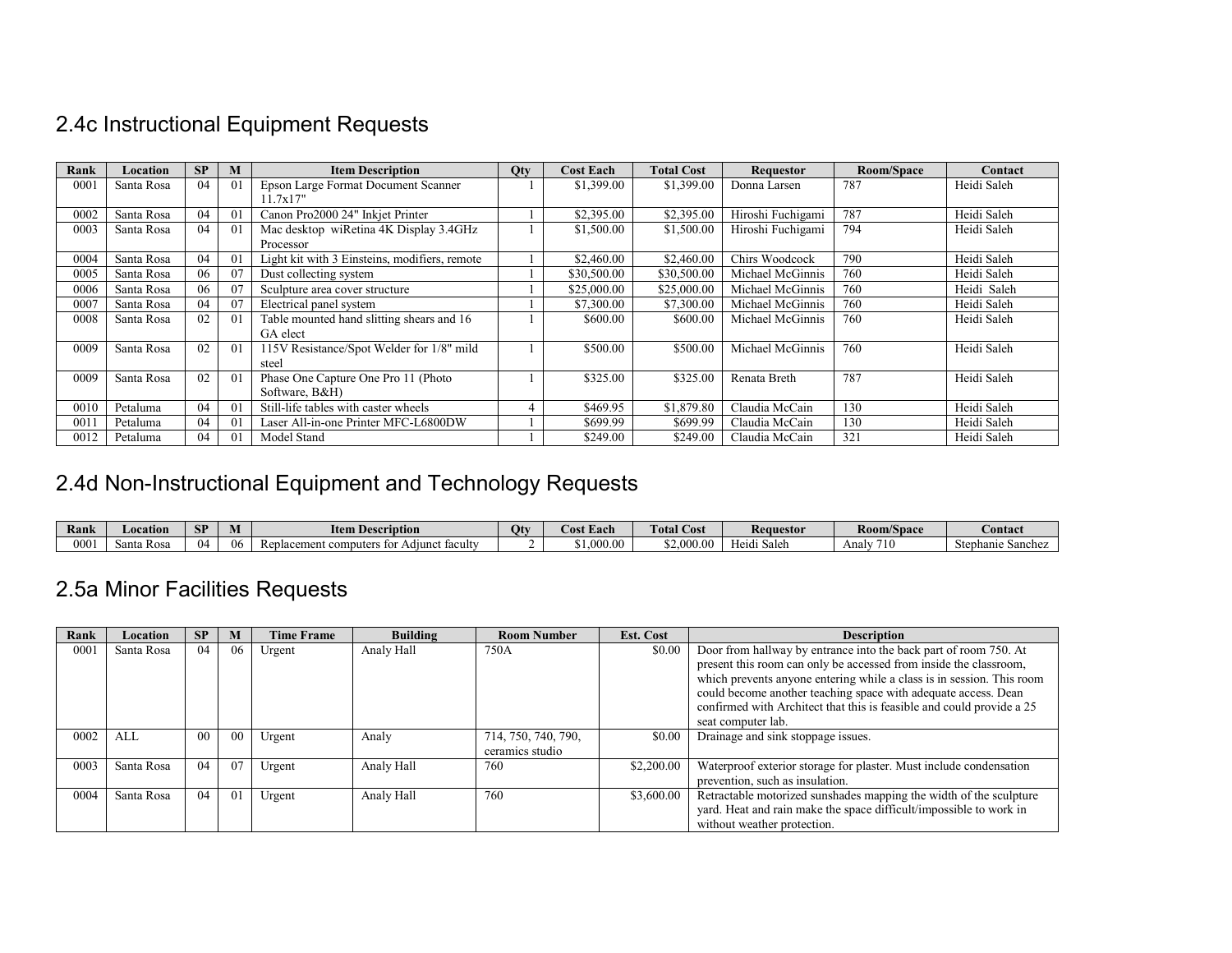| 0005 | Santa Rosa | 04 | 07 | Urgent | Analy Hall | 712                | \$500.00    | Black-out window covering for the west-facing window above the<br>sink in the Painting prep room 712.                                                                                                                                                                                                                                                                                                                                                                                                                                                                                                                                                                                                                                                                                                                                                      |
|------|------------|----|----|--------|------------|--------------------|-------------|------------------------------------------------------------------------------------------------------------------------------------------------------------------------------------------------------------------------------------------------------------------------------------------------------------------------------------------------------------------------------------------------------------------------------------------------------------------------------------------------------------------------------------------------------------------------------------------------------------------------------------------------------------------------------------------------------------------------------------------------------------------------------------------------------------------------------------------------------------|
| 0006 | Santa Rosa | 01 | 07 | Urgent | Analy Hall | 714/740            | \$600.00    | Carpentry needed to construct 6 new wood drawing horses like those<br>in the painting studio (room 714).                                                                                                                                                                                                                                                                                                                                                                                                                                                                                                                                                                                                                                                                                                                                                   |
| 0007 | Santa Rosa | 04 | 07 | Urgent | Analy Hall | 718                | \$0.00      | REPAIR/REMODEL CERAMICS STUDIO FLOOR: Floor is sinking<br>around the drain in the ceramics studio. Facilities advised this is not<br>fixable without remodeling the entire floor. Request is 1) Change<br>drain pipe and set up underground clay drain septic system. 2) replace<br>floor with concrete so it can be washed with water; 3) lower ceiling so<br>that electrical outlets can be installed from above; 4) Quieter heating<br>system. FUTURE BOND REQUEST                                                                                                                                                                                                                                                                                                                                                                                      |
| 0008 | Santa Rosa | 04 | 07 | Urgent | Analy Hall | The whole building | \$35,000.00 | Full-spectrum "color balanced" LED lightbulbs for all of<br>Analy Hall. Primary educational justification is the need to see,<br>interpret, and work with color (these bulbs are the "industry standard"<br>for artists). Other benefits are increased wakefulness for long studio<br>classes, and of course safety. Paul also asked us to include language<br>about lower "Total Cost of Ownership" with energy savings of an<br>LED upgrade. I have the specs for the non-LED fluorescent version<br>that Donna bought. I have sent the specs to Paul so that his team can<br>find the appropriate equivalent for LEDs – which will be different.<br>The key words are "full spectrum" and "color balanced." Donna's<br>lights are 6500 lumens but I believe the lumen count will be different<br>for LEDs full spectrum lighting for the whole building |
| 0009 | Santa Rosa | 04 | 07 | Urgent | Analy Hall | The whole building | \$0.00      | A/C for the whole building. The upstairs classrooms and 708<br>downstairs (Art History) are the only rooms with A/C currently. The<br>rest have individual Heating/Ventilation systems that run very loud<br>and heat doesn't reach the ground with high ceilings so the effect is<br>virtually no temperature control. FUTURE BOND REQUEST                                                                                                                                                                                                                                                                                                                                                                                                                                                                                                                |
| 0010 | Santa Rosa | 04 | 07 | Urgent | Analy Hall | All restrooms      | \$0.00      | Remodel of all restrooms in the building. FUTURE BOND<br><b>REQUEST</b>                                                                                                                                                                                                                                                                                                                                                                                                                                                                                                                                                                                                                                                                                                                                                                                    |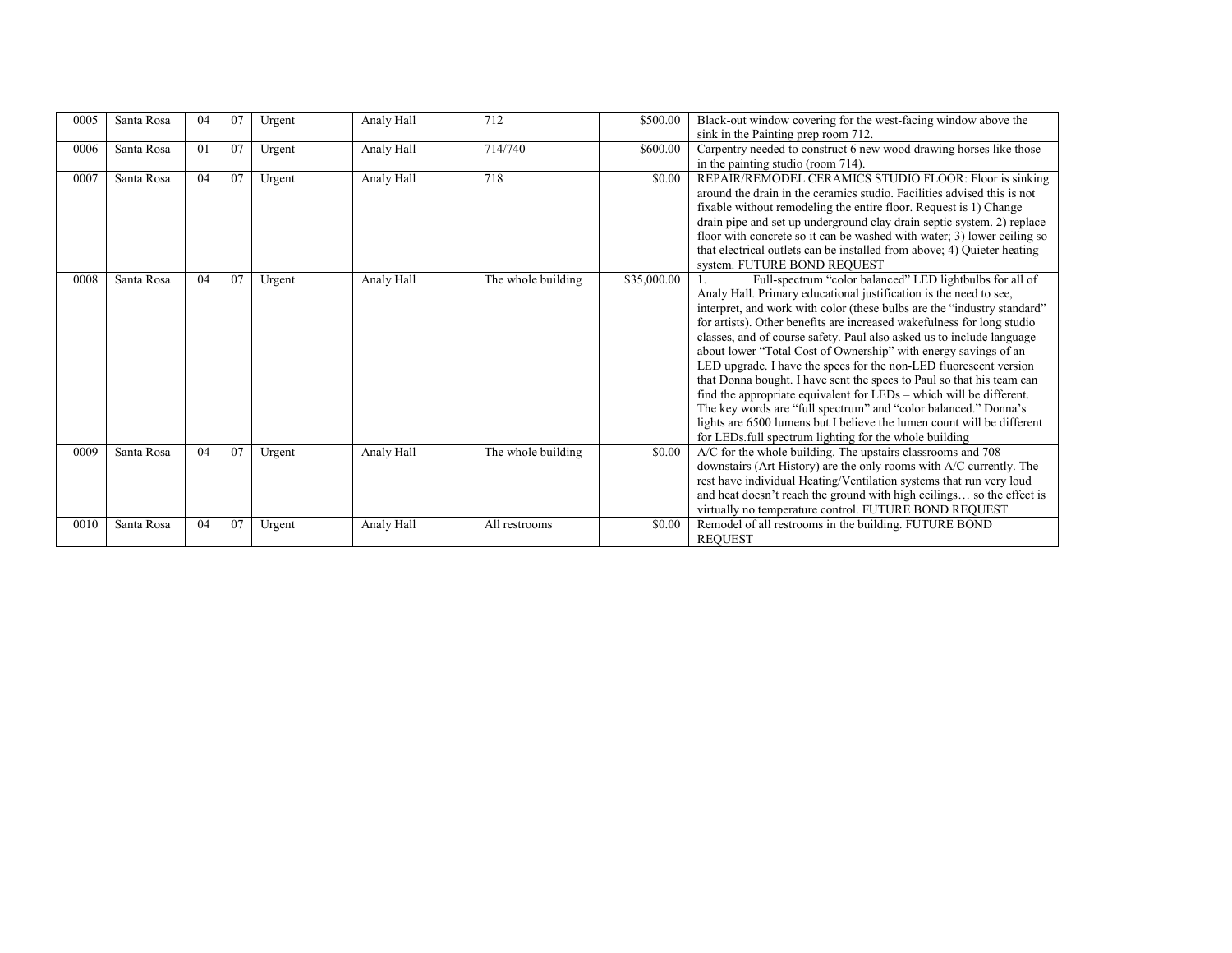## 2.5b Analysis of Existing Facilities

- Art Department has crumbling infrastructure. Heating and plumbing are repeatedly non-functional especially in 750 Analy.
- Sinks in 790 and 750 stop up repeatedly.
- A ceiling leak in 750 Analy creates large puddles of water which collect near floor electrical outlets after rains.
- The ceramics area is in need of enlarging and improving drains which now are time consuming to clean by facilities. The plumbing needs reengineering to be functional.
- The south facing wall in 740 Analy is surfaced by a 40 year old piece of crumbling deteriorating plastic like material. It is a room serving 30 students per class from 9am until 10pm most weekdays.
- A ceiling leak in 706 Analy is a regular problem that has caused structural damage and creates unsafe conditions (large, slippery puddles and visible mold in the offices). Faculty have been relocated for their health safety concerns.
- The Art Department's facilities are accessible to disabled students and staff as appropriate.
- The Art Department needs additional studio space and tables for art foundation and painting and drawing classes.
- Construction is required to install a door in the wall from 750A into hallway. This will allow the room to be used as a new dedicated computer lab

### 3.1 Develop Financial Resources

Currently, the Art Department is seeking funding for the operation of the Agrella Art Gallery.

The Applied Photography CE Certificate program is now active. The department has written a successful SWF grant for \$41,000 to buy photography equipment.

### 3.2 Serve our Diverse Communities

The Art Department uses a variety of job listing resources (website, local papers, artist community, national organizations) to advertise job announcements. We make sure to include diversity statements as part of all job applications and follow up in all interviews.

The department promotes sensitivity to diversity by reviewing instructional methods and course offerings to ensure relevancy to our student population in this global society.

By presenting enriching Art Gallery Exhibitions to our students, staff and community members, the Art Department contributes to the cultural life of our community.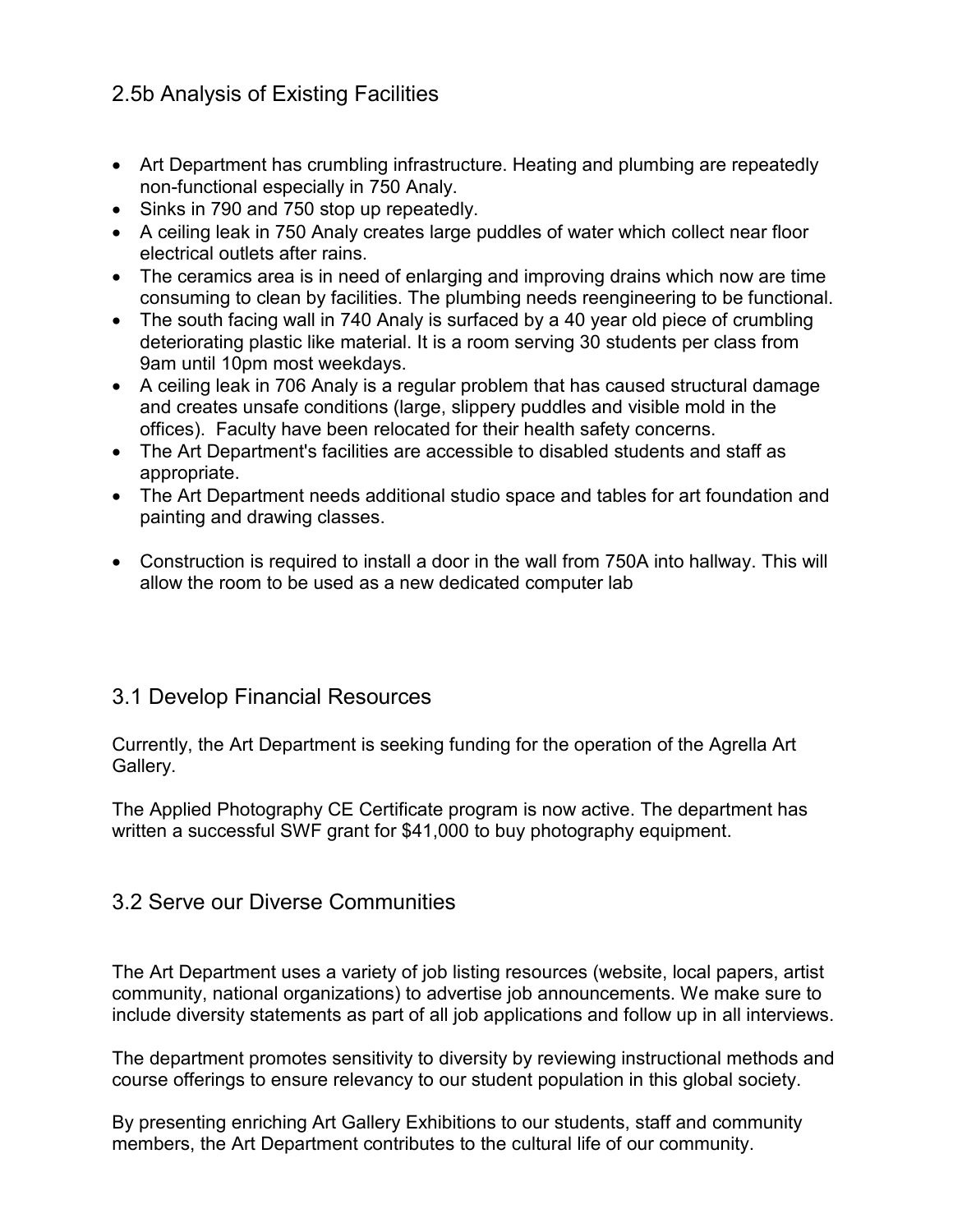### 3.3 Cultivate a Healthy Organization

The Art Department encourages participation in and provides release time to classified staff and faculty for professional development, as requested. The Chair has notified staff of upcoming professional development activities for both faculty and classified staff as opportunities become available.

All staff are encouraged to attend workshops involving: meeting the needs of DRD students, safety, technological upgrades (for example, computer software programs), and health and well-being for the individual.

### 3.4 Safety and Emergency Preparedness

Basic safety issues are discussed regularly at departmental meetings. Below, is the list of the safety leaders for Analy Hall:

| <b>Building</b> | <b>Campus</b> | <b>Department</b> | <b>Safety Leaders</b> | Title      | <b>Contact</b> |
|-----------------|---------------|-------------------|-----------------------|------------|----------------|
| Analy Hall      | Santa Rosa    | Art               | Hiroshi Fuchigami     | Full-time  | 527-4397       |
|                 |               |                   |                       | Instructor |                |

#### 3.5 Establish a Culture of Sustainability

The Art Department recycles its office paper and art paper from classrooms on a weekly basis. The shredded office paper is used in our Ceramics area as fuel for one of its kilns.

We work with Health and Safety to recycle our mineral spirits (solvents) in the Painting lab.

Copy Center costs have been reduced dramatically by scanning, emailing, using File Depot and other digital processes. Many of our instructors are now operating paperless classrooms. The Art Department has reduced its printing costs by 72% since 2008. This is the highest reduction in the ACBSS cluster.

Whenever possible, we use green materials in our studios. Toxic materials such as certain types of paint, solvents etc. are no longer used in the classrooms. Spray fixatives are more eco-friendly and are only used outside the buildings. The office crew has switched from using paper towels and Windex to using water, Simple Green and cloth towels for cleaning lockers 2x per year.

In 2017 we worked with the recycling coorinator to add larger and well-marked paper recycling bins to the art studio classrooms, to encourage more recycling of large-format papers.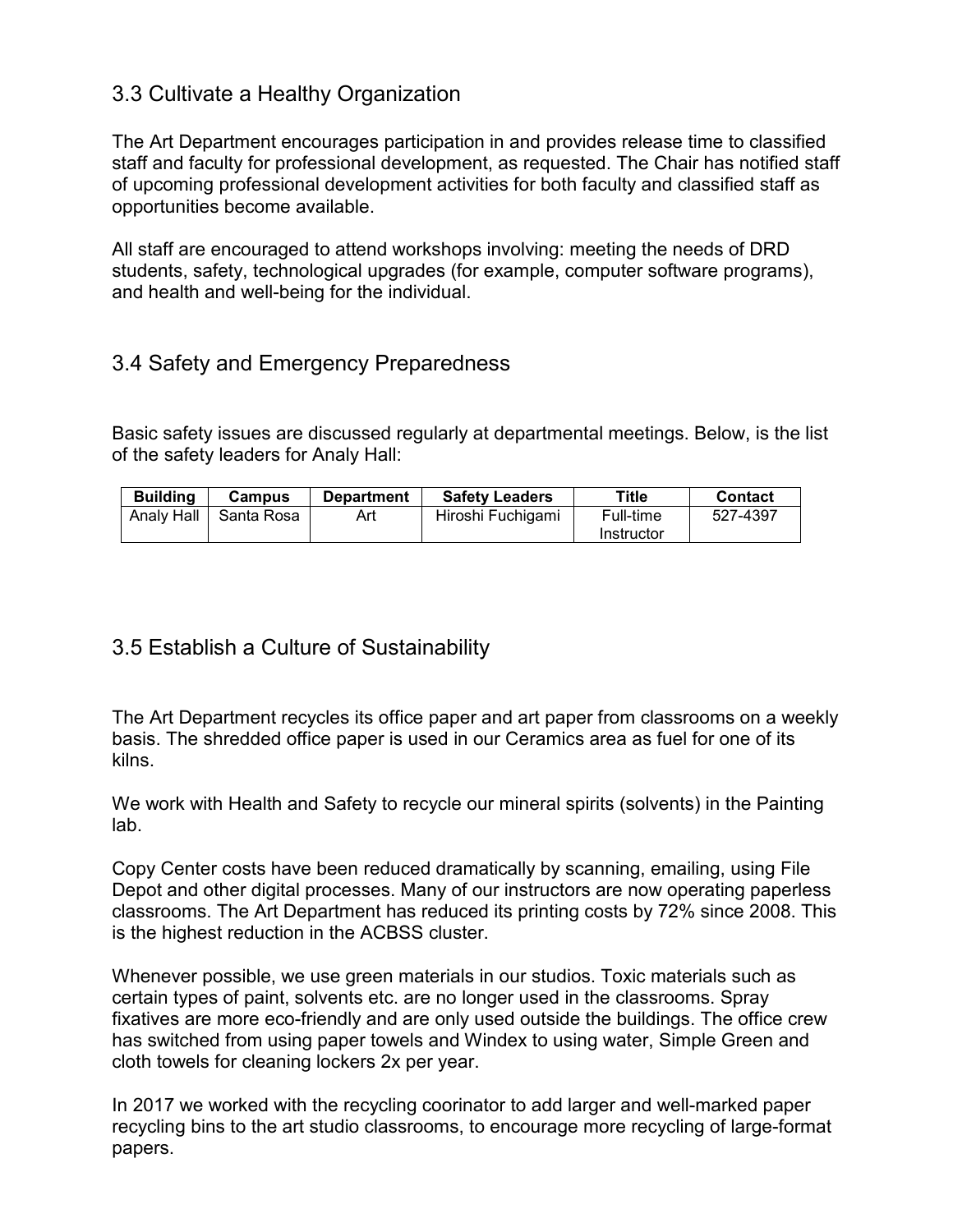### 4.1a Course Student Learning Outcomes Assessment

Those courses which are offered in rotation will be assessed at the earliest opportunity. The Art Department makes every attempt to rotate courses so that students can complete their programs in a timely fashion.

| <b>Course</b> | <b>SLOs</b> | <b>Faculty</b> | <b>Semester</b>  | <b>Comments</b> | <b>Year of Next</b> |
|---------------|-------------|----------------|------------------|-----------------|---------------------|
|               |             |                | <b>Completed</b> |                 | <b>Assessment</b>   |
| Art 1.1       | #1          | Saleh          | Spring 2018      |                 | Spring 2024         |
| Art 1.2       | #1          | Saleh          | Spring 2018      |                 | Spring 2024         |
| Art 2.2       | #1          | Pinaula        | <b>Fall 2017</b> |                 | <b>Fall 2023</b>    |
| Art 2.2       | #2          | Pinaula        | <b>Fall 2017</b> |                 | <b>Fall 2023</b>    |
| Art 2.3       | #1          | Hinnenberg     | Spring 2018      |                 | Spring 2024         |
| Art 12        | #2          | Pinaula        | Spring 2017      |                 | Spring 2023         |
| Art 14B       | #1          | Sanchez        | <b>Fall 2018</b> |                 | <b>Fall 2024</b>    |
| <b>Art 22</b> | #1          | Pinaula        | Spring 2016      |                 | Spring 2022         |
| Art 22        | #2          | Pinaula        | Spring 2016      |                 | Spring 2022         |
| <b>Art 22</b> | #3          | Pinaula        | Spring 2016      |                 | Spring 2022         |
| Art 31A       | #1          | Fuchigami      | <b>Fall 2017</b> |                 | <b>Fall 2023</b>    |
| Art 31A       | #2          | Fuchigami      | <b>Fall 2017</b> |                 | <b>Fall 2023</b>    |
| Art 31A       | #3          | Fuchigami      | <b>Fall 2017</b> |                 | <b>Fall 2023</b>    |
| Art 31B       | #1          | Fuchigami      | <b>Fall 2017</b> |                 | <b>Fall 2023</b>    |
| Art 31B       | #2          | Fuchigami      | <b>Fall 2017</b> |                 | <b>Fall 2023</b>    |
| Art 31C       | #1          | Fuchigami      | <b>Fall 2017</b> |                 | <b>Fall 2023</b>    |
| Art 31C       | #2          | Fuchigami      | <b>Fall 2017</b> |                 | <b>Fall 2023</b>    |
| Art 31D       | #1          | Fuchigami      | <b>Fall 2017</b> |                 | <b>Fall 2023</b>    |
| Art 31D       | #2          | Fuchigami      | <b>Fall 2017</b> |                 | <b>Fall 2023</b>    |
| Art 34A       | #1          | Fuchigami      | Spring 2018      |                 | Spring 2024         |
| Art 34A       | #2          | Fuchigami      | Spring 2018      |                 | Spring 2024         |
| Art 34B       | #1          | Fuchigami      | Spring 2018      |                 | Spring 2024         |
| Art 34B       | #2          | Fuchigami      | Spring 2018      |                 | Spring 2024         |
| Art 62        | #1          | Pinaula        | <b>Fall 2015</b> |                 | <b>Fall 2021</b>    |

## 4.1b Program Student Learning Outcomes Assessment

The Art Department utilizes a "bottom up" approach to assess its program. Once all required Art courses have been assessed, the discipline/department will have a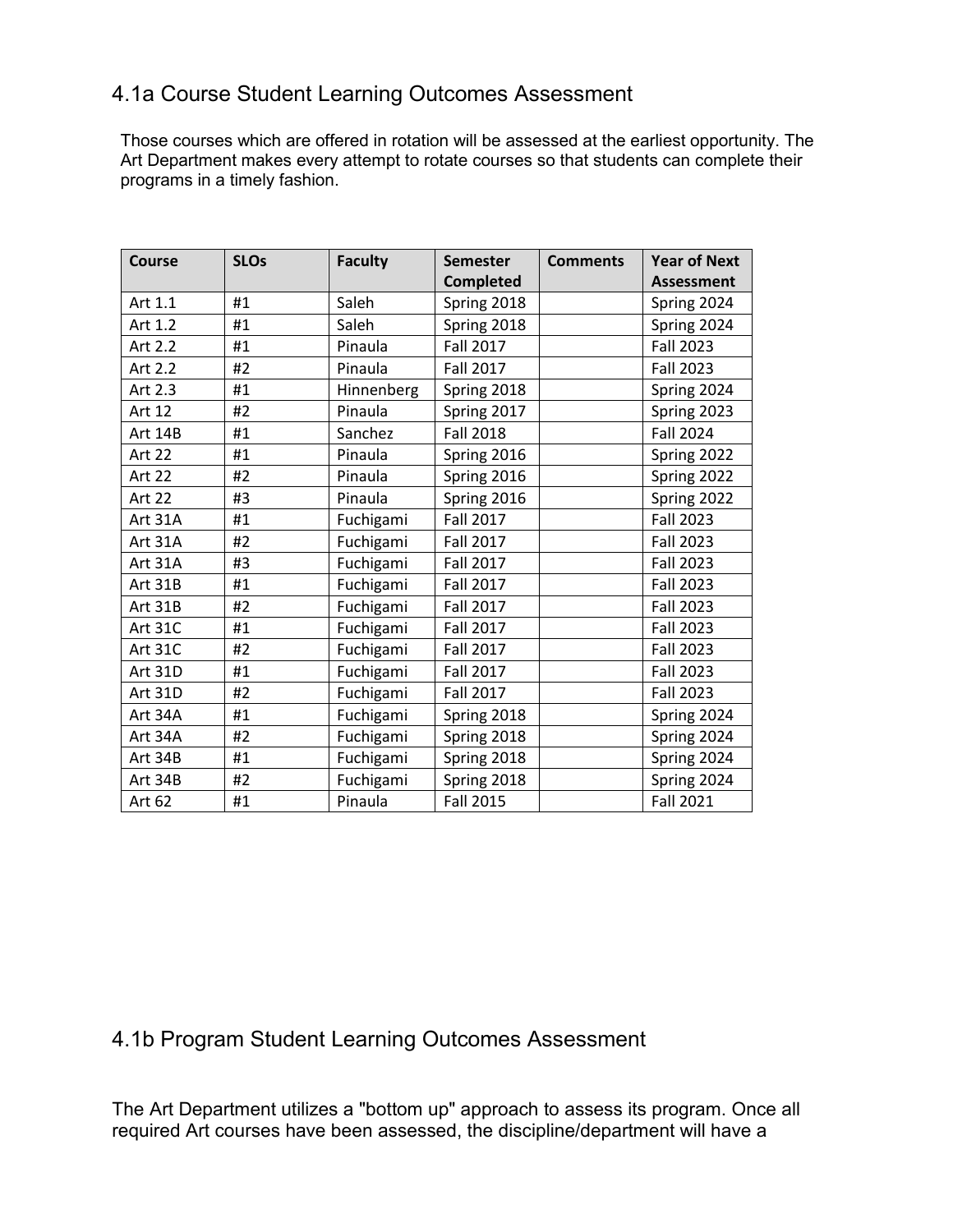dialogue about how well the students are learning and achieving major outcomes. Faculty will identify areas for improvement and a plan for implementing those areas.

All certificates were reviewed in the 2012-13 year using college policy 3.6. The faculty of the Art Department voted to discontinue all but one of the certificates as very few were being granted. The photography certificate is still under consideration. Only the majors and TMCs for Art History and Studio Art will be assessed by the department.

| <b>Major</b><br><b>Outcomes</b><br><b>Course or</b><br>group of<br>restricted<br>electives<br><b>I=Introduced</b><br><b>P=Practiced</b><br>D=Demonstrat<br>ed | Major<br>Outcom<br>e#1<br>Synthesiz<br>e and<br>apply<br>visual<br>principles<br>in creating<br>works of<br>art | Major<br>Outcom<br>e #2<br>Articulate<br>perceptio<br>n and<br>awarenes<br>s of fine<br>art and<br>applied<br>design<br>concepts | Major<br>Outcom<br>e #3<br>Develop a<br>vocabular<br>y to<br>discuss<br>art in<br>aesthetic<br>terms | Major<br>Outcome<br>#4<br>Demonstrat<br>e skills in<br>visual<br>analysis by<br>identifying<br>specific<br>formal<br>elements in<br>works | Major<br>Outcome<br>#5<br>Demonstrat<br>e<br>appropriate<br>use of<br>tools,<br>materials<br>and<br>processes | Major<br>Outcom<br>e#6<br>Achieve<br>greater<br>awarenes<br>s of global<br>and<br>cultural<br>traditions | Major<br>Outcom<br>e #7<br>Create a<br>portfolio<br>of fine art<br>and<br>designs | Date of<br>Course<br>Assessme<br>nt<br>Completio<br>n |
|---------------------------------------------------------------------------------------------------------------------------------------------------------------|-----------------------------------------------------------------------------------------------------------------|----------------------------------------------------------------------------------------------------------------------------------|------------------------------------------------------------------------------------------------------|-------------------------------------------------------------------------------------------------------------------------------------------|---------------------------------------------------------------------------------------------------------------|----------------------------------------------------------------------------------------------------------|-----------------------------------------------------------------------------------|-------------------------------------------------------|
| Art $3:$<br>Introduction<br>to Art &<br>Design                                                                                                                | I, P, D                                                                                                         | I, P, D                                                                                                                          | I, P, D                                                                                              | I, P, D                                                                                                                                   | I, P, D                                                                                                       | I, P, D                                                                                                  | I, P, D                                                                           | F 2012                                                |
| Art 7A:<br>Drawing &<br>Composition                                                                                                                           | I, P, D                                                                                                         | I, P, D                                                                                                                          | I, P, D                                                                                              | I, P, D                                                                                                                                   | I, P, D                                                                                                       | I, P                                                                                                     | I, P, D                                                                           | F 2013                                                |
| Art $4$ :<br>Principles of<br>Color                                                                                                                           | I, P, D                                                                                                         | I, P, D                                                                                                                          | I, P, D                                                                                              | I, P, D                                                                                                                                   | I, P, D                                                                                                       | I, P                                                                                                     | I, P, D                                                                           | F 2011                                                |
| Art 5: Three<br>Dimensional<br>Design                                                                                                                         | I, P, D                                                                                                         | I, P, D                                                                                                                          | I, P, D                                                                                              | I, P, D                                                                                                                                   | I, P, D                                                                                                       | I, P                                                                                                     | I, P, D                                                                           | S 2014                                                |
| Art 1.1:<br>World Art to<br>1500                                                                                                                              |                                                                                                                 | I, P, D                                                                                                                          | I, P, D                                                                                              | I, P, D                                                                                                                                   |                                                                                                               | I, P, D                                                                                                  |                                                                                   | S 2012                                                |
| Art 1.2:<br><b>World Art</b><br><b>Since 1500</b>                                                                                                             |                                                                                                                 | I, P, D                                                                                                                          | I, P, D                                                                                              | I, P, D                                                                                                                                   |                                                                                                               | I, P, D                                                                                                  |                                                                                   | S 2012                                                |

#### **Art Studio Major Program Map**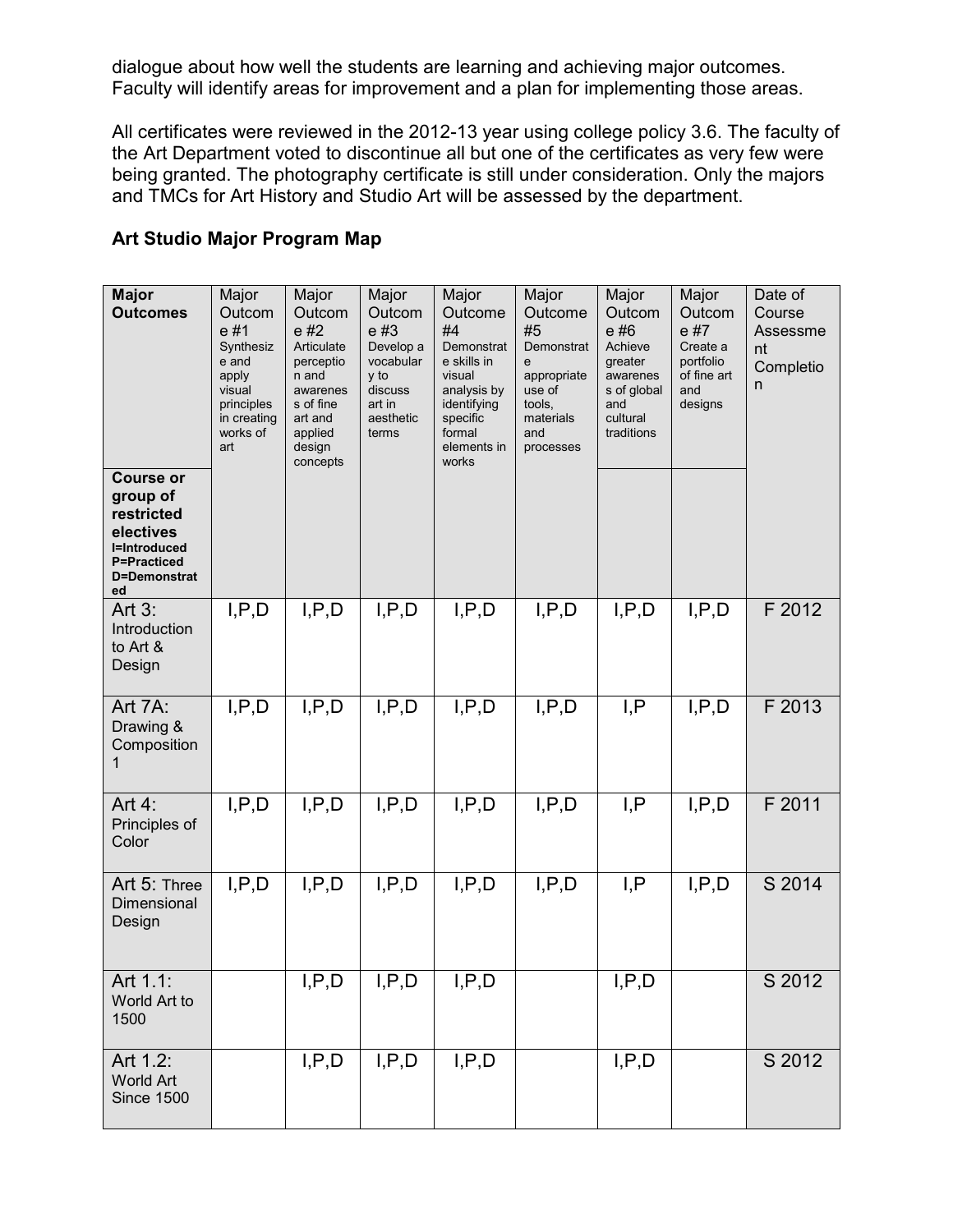| Art 2.1:<br>Prehistoric to<br><b>Gothic Art</b>         |         | I, P, D | I, P, D | I, P, D |         | I, P, D |         | S 2008 |
|---------------------------------------------------------|---------|---------|---------|---------|---------|---------|---------|--------|
| Art 2.2:<br>Late Gothic<br>to<br>Impressionis<br>t Art  |         | I, P, D | I, P, D | I, P, D |         | I, P, D |         | F 2011 |
| Art 2.3:<br>Modern Art                                  |         | I, P, D | I, P, D | I, P, D |         | I, P, D |         | S 2012 |
| Art 7B:<br>Drawing &<br>Composition<br>2                | I, P, D |         | I, P, D | I, P, D | I, P, D | I, P    | I, P, D | S 2008 |
| Art 12:<br>Figure<br>Drawing                            | I, P, D | I, P, D | I, P, D | I, P, D | I, P, D | I, P    | I, P, D | S 2012 |
| Art 14A:<br><b>Beginning</b><br>Painting                | I, P, D | I, P, D | I, P, D | I, P, D | I, P, D | I, P    | I, P, D | F 2011 |
| Art 19:<br>Elementary<br>Photography                    | I, P, D | I, P, D | I, P, D | I, P, D | I, P, D | I, P    | I, P, D | F 2010 |
| Art 24:<br>Introduction<br>to the Art of<br>Printmaking | I, P, D | I, P, D | I, P, D | I, P, D | I, P, D | I, P    | I, P, D | S 2013 |
| Art 31A:<br>Beginning<br>Ceramics                       | I, P, D | I, P, D | I, P, D | I, P, D | I, P, D | I, P    | I, P, D | F 2010 |
| Art 33A:<br>Beginning<br>Sculpture                      | I, P, D | I, P, D | I, P, D | I, P, D | I, P, D | I, P    | I, P, D | S 2014 |

# **Art History Major Program Map**

| <b>Major</b><br><b>Outcomes</b>                                                                                            | Major<br>Outco<br>me #1                                                        | Major<br>Outcom<br>e#2                                                                     | Major<br>Outcom<br>$e \#3$                                                    | Major<br>Outcome<br>#4                                                                                 | Major<br>Outco<br>me $#5$                                                       | Major<br>Outcome<br>#6                                                              | Major<br>Outcom<br>e #7                                                                                                                                     | Date of<br>Course<br>Assessm |
|----------------------------------------------------------------------------------------------------------------------------|--------------------------------------------------------------------------------|--------------------------------------------------------------------------------------------|-------------------------------------------------------------------------------|--------------------------------------------------------------------------------------------------------|---------------------------------------------------------------------------------|-------------------------------------------------------------------------------------|-------------------------------------------------------------------------------------------------------------------------------------------------------------|------------------------------|
| <b>Course or</b><br>group of<br>restricted<br>electives<br><b>I=Introduced</b><br><b>P=Practiced</b><br>D=Demonstr<br>ated | Place a<br>work of<br>art in its<br>historic<br>al and<br>stylistic<br>context | <b>Identify</b><br>major<br>monume<br>nts and<br>moveme<br>nts in the<br>history of<br>art | Develop<br>a<br>vocabul<br>ary to<br>discuss<br>art in<br>aestheti<br>c terms | Demonstr<br>ate skills<br>in visual<br>analysis<br>by<br>identifying<br>specific<br>formal<br>elements | Refine<br>critical<br>analysis<br>skills in<br>compari<br>ng<br>works of<br>art | Identify<br>cultural<br>artistic<br>characteris<br>tics and<br>qlobal<br>traditions | Recogniz<br>e basic<br>methods<br>and<br>materials<br>used in<br>architectu<br>re.<br>painting,<br>sculpture,<br>print-<br>making,<br>ceramics,<br>metalwor | ent<br>Completi<br><b>on</b> |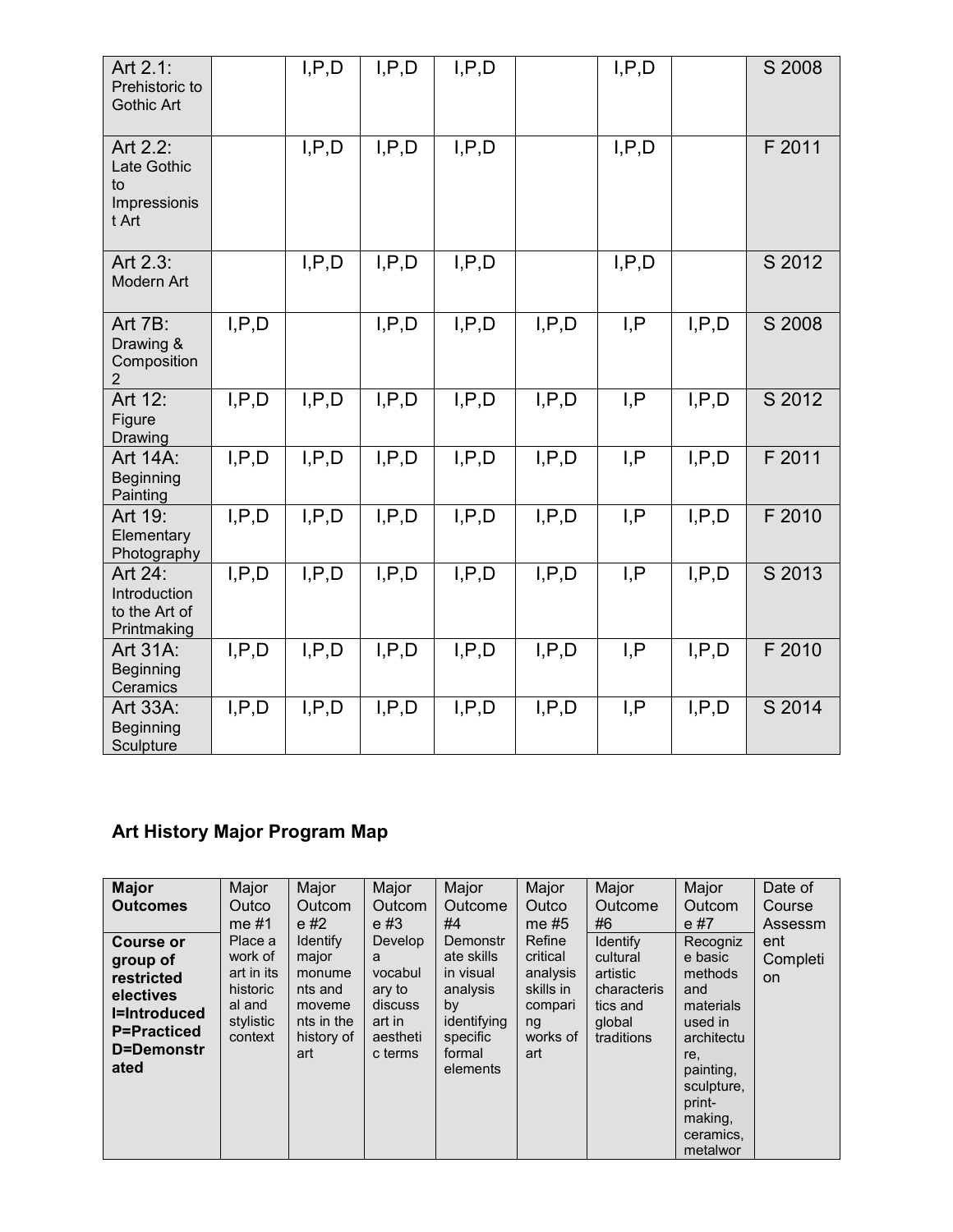|                                                                                    |         |         |         |         |         |         | k and<br>textiles |        |
|------------------------------------------------------------------------------------|---------|---------|---------|---------|---------|---------|-------------------|--------|
| Art 1.1:<br>World Art<br>History to 1500                                           | I, P, D | I, P, D | I, P, D | I, P, D | I, P, D | I.P.D   | I, P, D           | S 2012 |
| Art 1.2:<br><b>World Art</b><br>History since<br>1500                              | I, P, D | I, P, D | I, P, D | I, P, D | I, P, D | I, P, D | I, P, D           | S 2012 |
| Art 2.1:<br>History &<br>Appreciation of<br>Prehistoric to<br>Gothic Art           | I, P, D | I, P, D | I, P, D | I.P.D   | I, P, D | I, P, D | I, P, D           | S 2008 |
| Art 2.2:<br>History &<br>Appreciation of<br>Late Gothic to<br>Impressionist<br>Art | I, P, D | I, P, D | I, P, D | I, P, D | I, P, D | I, P, D | I, P, D           | F 2011 |
| Art 2.3:<br>History&<br>appreciation of<br>Modern Art                              | I, P, D | I, P, D | I, P, D | I, P, D | I, P, D | I, P, D | I, P, D           | S 2012 |
| Art 7A:<br>Drawing and<br>Composition 1                                            |         | D       | I, P, D | P, D    | P, D    |         | P, D              | F 2013 |
| Art $3:$<br>Introduction to<br>Art & Design                                        |         | I       | I, P, D | P,D     | P, D    |         | I, P, D           | F 2012 |
| Art 5: Three<br>Dimensional<br>Design                                              |         | D       | I, P, D | P,D     | P,D     |         | I, P, D           | S 2014 |

# 4.1c Student Learning Outcomes Reporting

| <b>Type</b> | <b>Name</b>         | <b>Student</b><br><b>Assessment</b> | <b>Assessment</b><br><b>Results Analyzed</b> | Change<br>Implemented |
|-------------|---------------------|-------------------------------------|----------------------------------------------|-----------------------|
|             |                     | <b>Implemented</b>                  |                                              |                       |
| Course      | <b>ART 1.1</b>      | Spring 2013                         | Spring 2013                                  | Fall 2014             |
| Course      | <b>ART 1.1</b>      | Spring 2012                         | Spring 2012                                  | N/A                   |
| Course      | ART <sub>60.A</sub> | Fall 2015                           | Fall 2015                                    | N/A                   |
| Course      | <b>ART 1.2</b>      | Fall 2011                           | Spring 2012                                  | N/A                   |
| Course      | <b>ART 2.1</b>      | Spring 2015                         | Spring 2015                                  | N/A                   |
| Course      | <b>ART 2.1</b>      | Spring 2014                         | Spring 2014                                  | N/A                   |
| Course      | <b>ART 2.2</b>      | Spring 2011                         | <b>Fall 2011</b>                             | N/A                   |
| Course      | <b>ART 2.3</b>      | Fall 2011                           | Spring 2012                                  | N/A                   |
| Course      | ART3                | <b>Fall 2009</b>                    | Spring 2010                                  | Spring 2010           |
| Course      | ART3                | Fall 2012                           | Fall 2012                                    | N/A                   |
| Course      | ART <sub>4</sub>    | Fall 2011                           | <b>Fall 2011</b>                             | N/A                   |
| Course      | ART <sub>5</sub>    | Fall 2013                           | Spring 2014                                  | N/A                   |
| Course      | ART <sub>5</sub>    | Spring 2014                         | Spring 2014                                  | N/A                   |
| Course      | ART <sub>7A</sub>   | Fall 2014                           | Fall 2014                                    | N/A                   |
| Course      | ART <sub>7B</sub>   | Fall 2007                           | Spring 2008                                  | Spring 2008           |
| Course      | ART <sub>7B</sub>   | Spring 2014                         | Spring 2014                                  | N/A                   |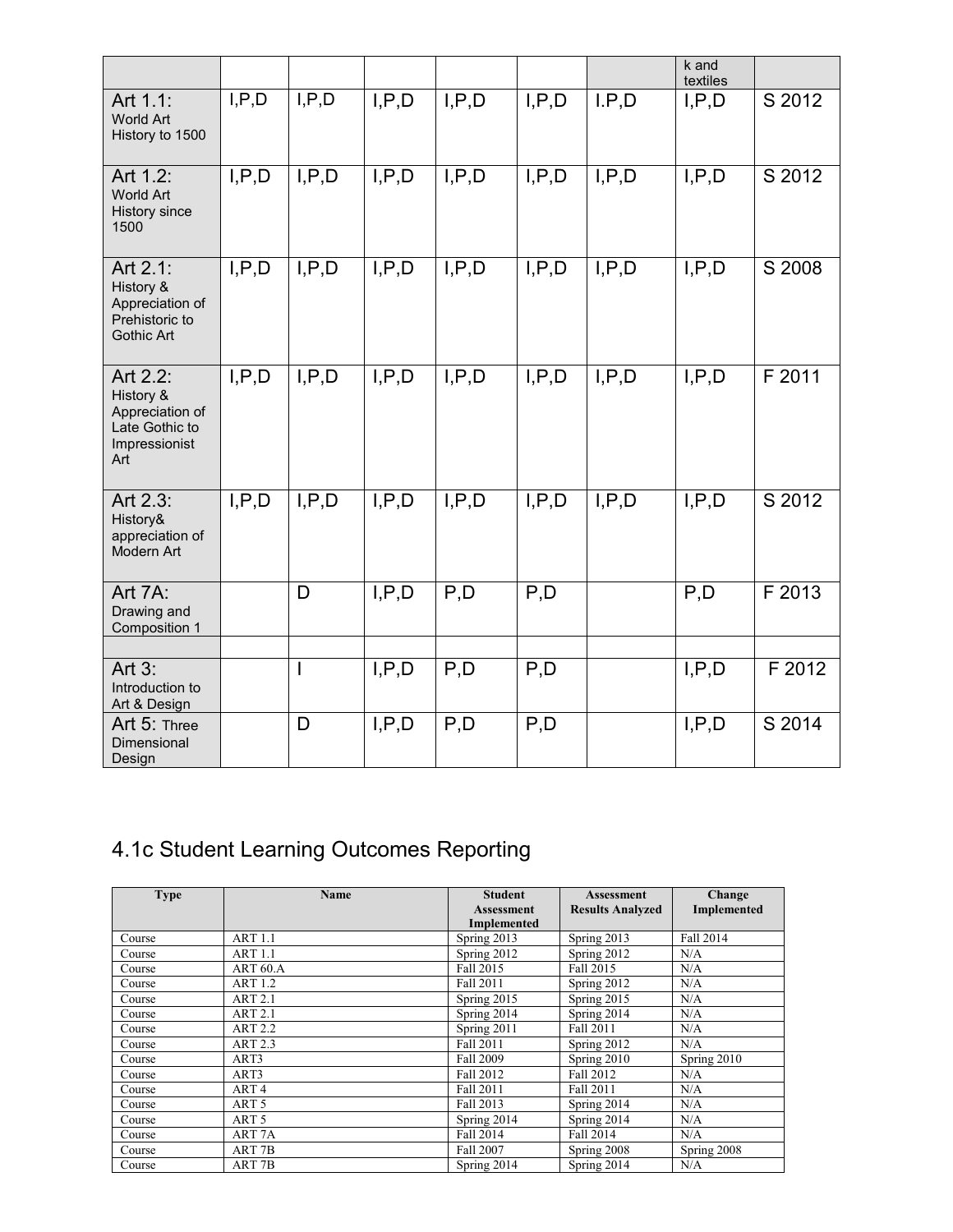| Course            | ART <sub>12</sub>   | Spring 2012              | Spring 2012              | N/A              |
|-------------------|---------------------|--------------------------|--------------------------|------------------|
| Course            | <b>ART 13</b>       | Spring 2015              | Spring 2015              | <b>Fall 2016</b> |
| Course            | ART <sub>14A</sub>  | Fall 2011                | Fall 2011                | N/A              |
| Course            | ART <sub>14B</sub>  | Spring 2014              | Spring 2014              | Fall 2015        |
| Course            | ART 14C             | Fall 2013                | Spring 2014              | N/A              |
| Course            | ART <sub>24</sub>   | Fall 2012                | Spring 2013              | Spring 2013      |
| Course            | ART <sub>27A</sub>  | Spring 2013              | Spring 2013              | N/A              |
| Course            | ART <sub>27B</sub>  | Fall 2015                | Fall 2015                | Spring 2016      |
| Course            | ART <sub>28</sub> A | Spring 2015              | Spring 2015              | N/A              |
| Course            | ART <sub>28</sub> B | Spring 2015              | Spring 2015              | N/A              |
| Course            | ART <sub>28C</sub>  | Spring 2015              | Spring 2015              | N/A              |
| Course            | ART <sub>31</sub> A | Fall 2010                | Fall 2010                | Fall 2011        |
| Course            | ART <sub>31</sub> B | Spring 2012              | Spring 2012              | N/A              |
| Course            | ART 31C             | Fall 2012                | <b>Fall 2012</b>         | N/A              |
| Course            | ART 31D             | Spring 2013              | Spring 2013              | N/A              |
| Course            | ART <sub>33</sub> A | Spring 2015              | Spring 2015              | N/A              |
| Course            | ART <sub>33</sub> B | Spring 2015              | Spring 2015              | N/A              |
| Course            | ART <sub>34</sub> A | Spring 2011              | Spring 2011              | Spring $2011$    |
| Course            | ART <sub>34</sub> B | Spring 2012              | Spring 2012              | N/A              |
| Course            | <b>ART 19</b>       | Fall 2010                | Fall 2010                | Spring 2011      |
| Course            | <b>ART 21</b>       | Spring 2015              | Spring 2015              | N/A              |
| Course            | <b>ART 22</b>       | Fall 2012                | Spring 2013              | N/A              |
| Course            | ART <sub>53</sub>   | N/A                      | N/A                      | N/A              |
| Course            | <b>ART 59</b>       | N/A                      | N/A                      | N/A              |
| Course            | ART <sub>23</sub>   | Spring 2015              | Spring 2015              | N/A              |
| Course            | <b>ART 62</b>       | N/A                      | N/A                      | N/A              |
| Course            | <b>ART 75</b>       | Spring 2015              | Spring 2015              | N/A              |
| Course            | <b>ART 82</b>       | Spring 2014              | Spring 2014              | N/A              |
| Certificate/Major | <b>ART HISTORY</b>  | Spring 2014              | Spring 2014              | N/A              |
| Certificate/Major | ART PHOTOGRAPHY     | N/A                      | N/A                      | N/A              |
| Certificate/Maior | <b>ART STUDIO</b>   | Spring $20\overline{14}$ | Spring $20\overline{14}$ | N/A              |

## 4.2a Key Courses or Services that address Institutional Outcomes

| <b>Course/Service</b> | 1a | 1 <sub>b</sub> | 1 <sub>c</sub> | 2a | 2 <sub>b</sub> | 2c | 2d | 3a                        | 3 <sub>h</sub>    | 4a | 4 <sub>b</sub> | 5 | 6a | 6 <sub>b</sub> | <b>6c</b> |   |
|-----------------------|----|----------------|----------------|----|----------------|----|----|---------------------------|-------------------|----|----------------|---|----|----------------|-----------|---|
| Art 14A               |    |                | X              | X  |                |    |    |                           | X                 | X  |                | X | Х  | Х              | Х         | X |
| Art 19                |    |                | X              | X  |                |    |    |                           | X                 | X  |                | X | Х  | Х              | X         | X |
| Art 28A               |    |                | X              | X  |                |    |    |                           | X                 | X  |                | X | X  | Х              | Х         | X |
| Art 3                 |    |                | X              | X  |                |    |    |                           | X                 | X  |                | X | X  | Х              | X         | X |
| Art 31A               |    |                | X              | X  |                |    |    |                           | X                 | X  |                | X | X  | X              | X         | X |
| Art 33                |    |                | X              | X  |                |    |    |                           | X                 | X  |                | X | X  | X              | X         | X |
| Art 5                 |    |                | X              | X  |                |    |    |                           | X                 | X  |                | X | Х  | Х              | X         | X |
| Art 7A                |    |                | X              | X  |                |    |    |                           | X                 | X  |                | X | X  | X              | X         | X |
| Art 82                |    |                | X              | X  |                |    |    |                           | X                 | X  |                | X | X  | X              | X         | X |
| Art History 1.1/1.2   |    |                | X              |    |                |    |    | X                         | X                 | X  | X              |   | X  | X              | X         | X |
| Art History 2.1/2.2   |    |                | X              |    |                |    |    | $\mathbf{v}$<br>л         | X                 | X  | X              |   | X  | X              | X         | X |
| Art History 2.3       |    |                | X              |    |                |    |    | $\mathbf{v}$<br>$\lambda$ | $\mathbf{v}$<br>л | X  | X              |   | Х  | Х              | Х         | X |

### 4.2b Narrative (Optional)

The Art Department has completed course assessments for all courses currently being offered. Those on rotation will be assessed the next time the course is offered. The Art History major and Art Studio major have both been assessed. The Photography certificate is still being revitalized and will be assessed at the earliest opportunity. A new intermediate level digital photography course is being developed.

#### 5.0 Performance Measures

• Students from the Art Department have transferred to many universities that are distinguished in their art programs.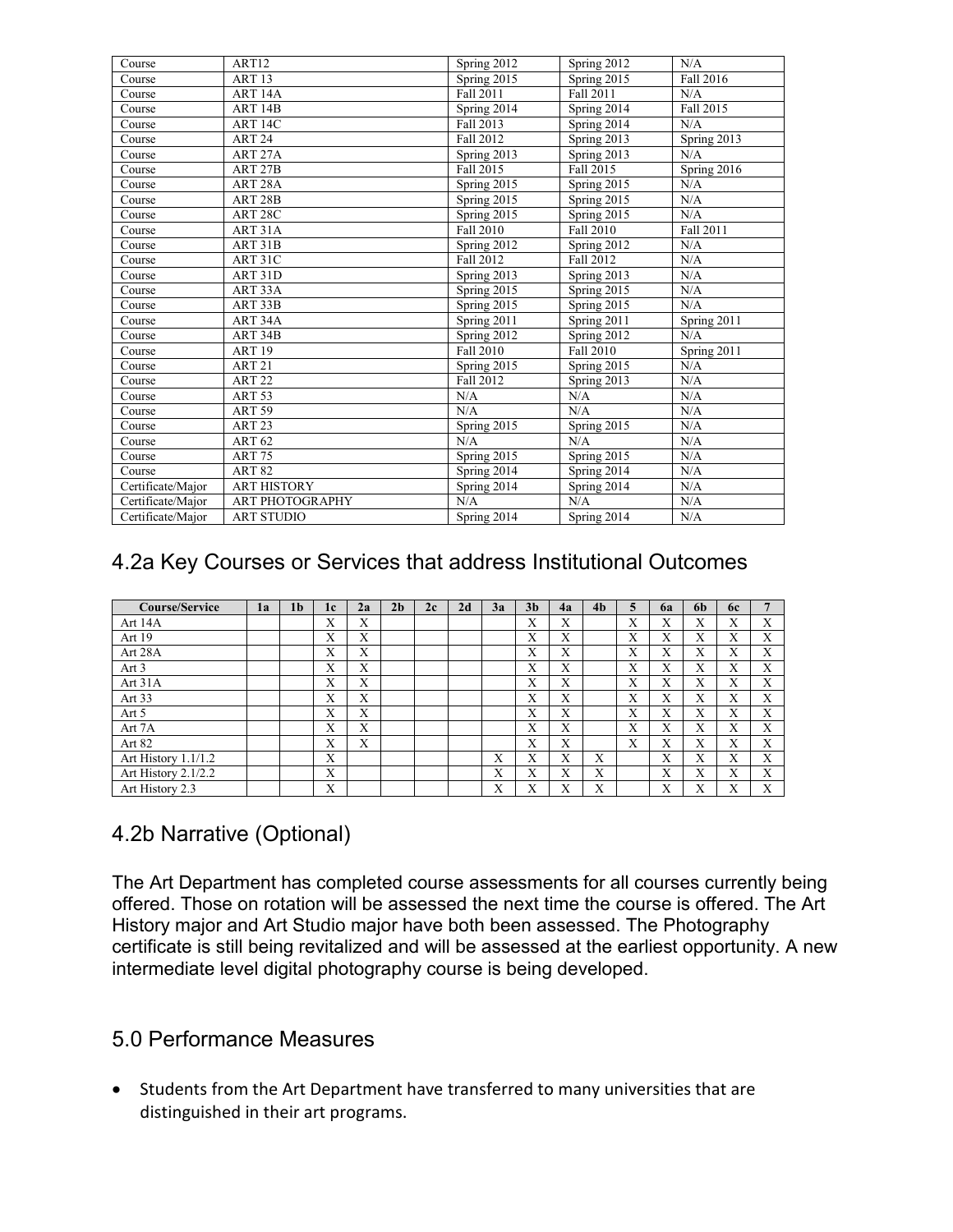#### 5.1 Effective Class Schedule: Course Offerings, Times, Locations, and Delivery Modes (annual)

The Art Department offers courses on two campuses. In Santa Rosa, classes are scheduled five days a week during the day and at night. In Petaluma, classes are scheduled from Monday through Friday, day and night. The Department also offers online classes.

Currently, one art history course is being offered through the weekend college to serve those students who may be working and are unable to attend classes during the work week.

In selecting courses, the Art Department considers those in which enrollments are consistently high and which enable students to complete general education transfer and major requirements.

#### 5.2a Enrollment Efficiency

On the Santa Rosa campus, the Art Department's enrollment efficiency was: 106.8% in Spring 2017; 98.1% in Summer 2017; 92.7% in Fall 2017; 79.9% in Spring 2018; 110.5% in Summer 2018; and 83.6% in Fall 2018.

On the Petaluma campus, the Art Department's enrollment efficiency was: 77.8% in Spring 2017; , 84.0% in Summer 2017; 83.4% in Fall 2017; 69.6% in Spring 2018; 0% in Summer 2018; and 72.4% in Fall 2018.

Our online offerings such as Art 1.1, Art 1.2, Art 2.1, Art 2.2, and Art 2.3 (Art history courses) and Art 82 (Digital Photography) fill consistently.

To manage enrollments, we have cut courses with low enrollment and replaced them with courses that have high enrollment.

#### 5.2b Average Class Size

The average class size on the Santa Rosa campus is: 40.7 in Spring 2017; 39.8 in Summer 2017; 36.3 in Fall 2017; 28.1 in Spring 2018; 43.6 in Summer 2018.

The average class size on the Petaluma campus is: 26.0 in Spring 2017; 21.0 in Summer 2017; 24.3 in Fall 2017; 22.5 in Spring 2018; 0 in Summer 2018.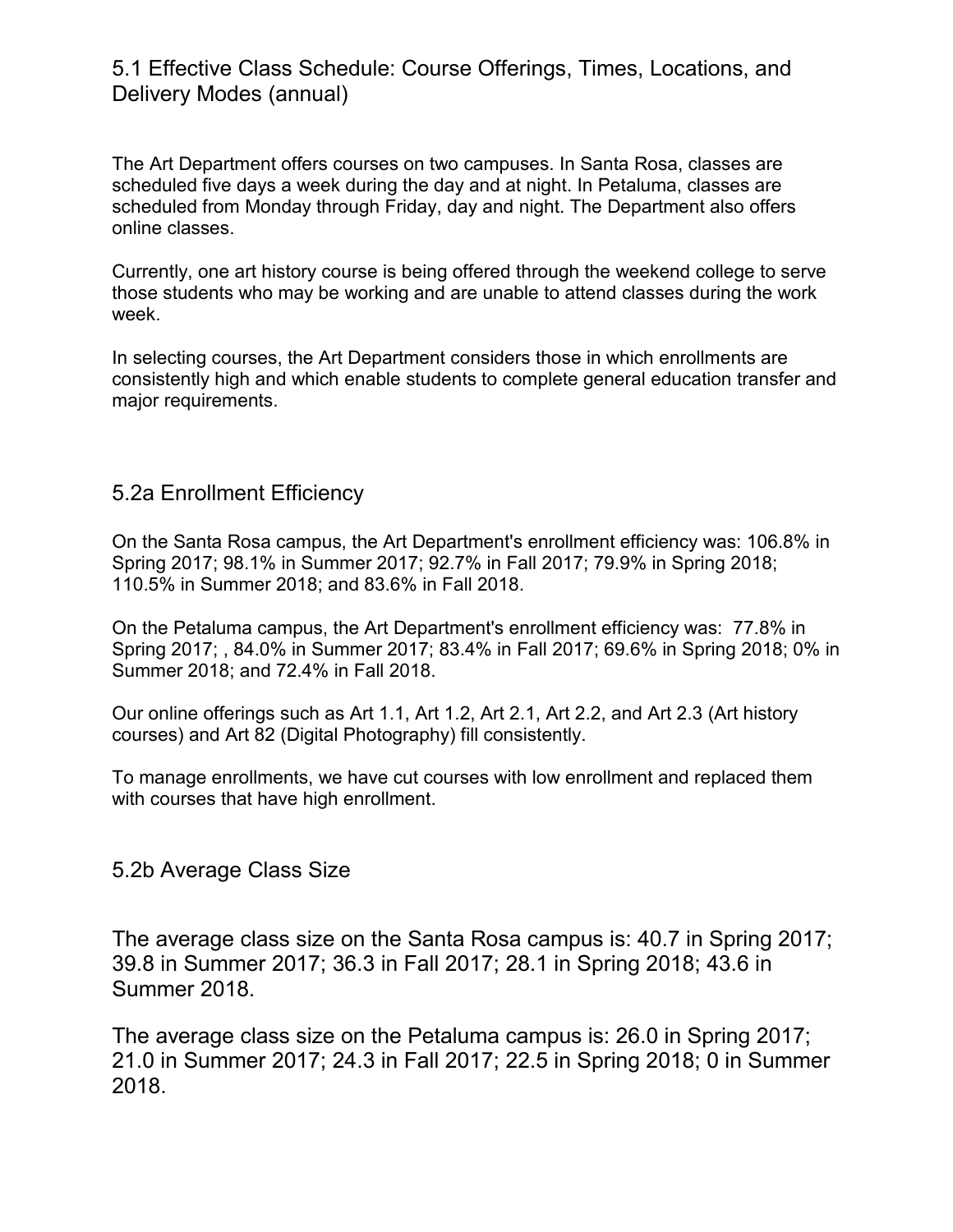### 5.3 Instructional Productivity

In Santa Rosa, the productivity decreased from 17.76 in Spring 2017 to 15.61 in Spring 2018.

In Petaluma, the productivity decreased from 14.92 in Spring 2017 to 12.13 in Spring 2018.

### 5.4 Curriculum Currency

The Art Department has updated curriculum for all of its courses. All SLOs have been completed.

### 5.5 Successful Program Completion

In 2017/2018, the following Art degrees were awarded:

- Studio Art: 26
- Art History: 1
- Art History (AA-T): 6

In order for students to complete in a timely fashion, courses placed on rotation are offered at least one time per year. For the few courses that are offered less frequently, we have allowed students to substitute other electives.

#### 5.6 Student Success

#### RETENTION:

- The retention rate in Santa Rosa was: 82.9% in Spring 2017; 86.0% in Summer 2017; 84.1% in Fall 2017; and 78.3% in Spring 2018.
- The retention rate in Petaluma was: 72.0% in Spring 2017; 100% in Summer 2017; 85.5% in Fall 2017; and 75.1% in Spring 2018.

#### COURSE COMPLETION:

• Successful course completion in Santa Rosa was: 80.3% in Spring 2017; 84.5% in Summer 2017; 81.7% in Fall 2017; and 75.8% in Spring 2018.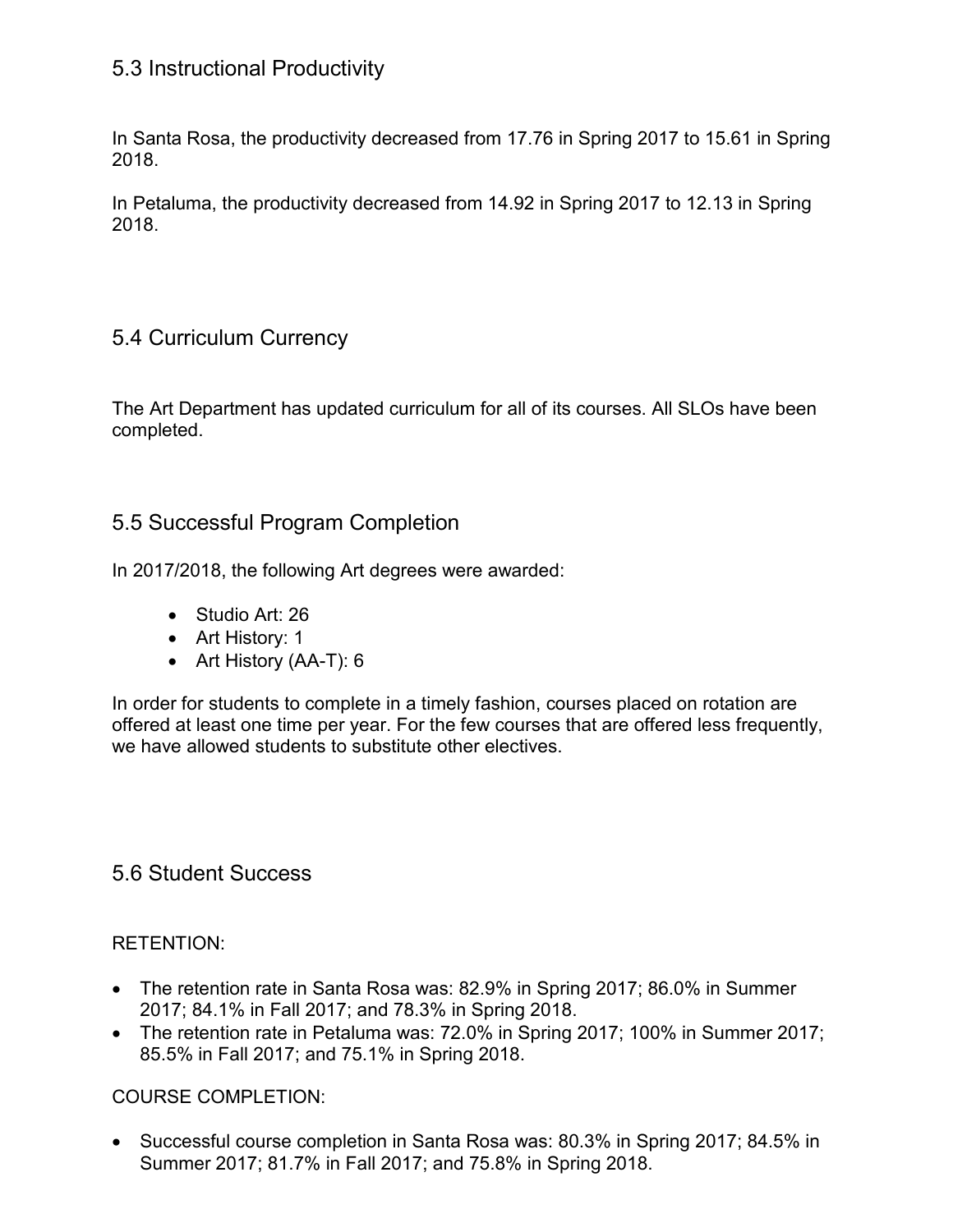- Successful course completion in Petaluma was: 69.7% in Spring 2017; 100% in Summer 2017; 82.7% in Fall 2017; and 72.6% in Spring 2018.
- Average GPA in all locations, as of Spring 2018 is 2.82. In Santa Rosa, average GPA was 2.83 In Petaluma, the average was 2.72.

#### 5.7 Student Access

In Art Department, students are served by:

1. Ethnicity

In 2017-18, white ethnicity increased from 46.1% to 48.3%. There was a decrease from 34.4% to 32.5% for Hispanic students. Black students decreased from 2.1 to 1.7%. The rate for Asian students decreased from 6.0% to 5.6%. Native American students has decreased by 0.5% to 0.4%.

2. Gender (2017-2018)

38.1% of the students are male.

59.6% of the students are female.

2.3% of the students are of an unknown gender.

3. Age (2017-2018)

74.8% of the students are under age 25.

#### 5.8 Curriculum Offered Within Reasonable Time Frame

Despite cuts to our schedule of classes, the Art Department has been able to retain its core classes but has had to place some core and elective courses on rotation.

CERTIFICATE: PHOTOGRAPHY:

Lost classes: 1) Art 59 (Photojournalism) and Art 140 (Portfolio and Presentation)

In order to allow students to complete the certificate requirements, we have allowed substitution of alternate courses.

All classes required for the Art Department's AA degree are offered year-round (during both day and night).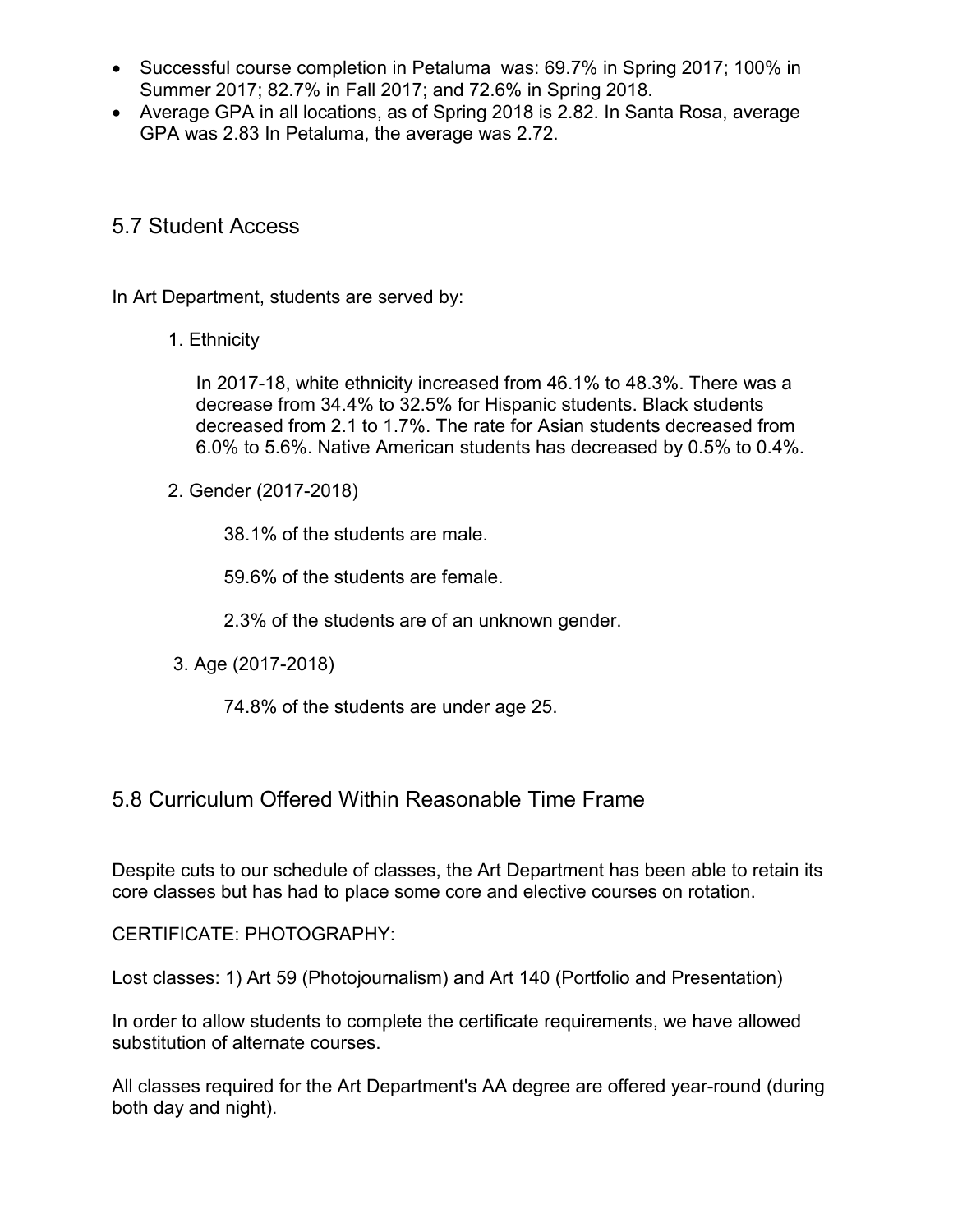### 5.9a Curriculum Responsiveness

The Art Department program has responded to the increased enrollment of diverse students by offering cultural exhibitions with a global focus at the Art Gallery.

During these exhibitions, other departments have been involved in the lecture series, presentations and demonstrations. The Art Department offers interactive programs with other departments.

Art History and the core art studio classes cover the global culture aspect through a variety of projects that respond to the UC and CSU transfer matriculation and GE requirement.

### 5.9b Alignment with High Schools (Tech-Prep ONLY)

The Art Quest high school Art program has been temporarily discontinued due to schedule reductions.

5.10 Alignment with Transfer Institutions (Transfer Majors ONLY)

The Art Department aligns with over 50% of lower division required courses to transfer to the UC and CSU schools listed below:

- UC Riverside (Art Major)
- UC Santa Barbara (Art Major)
- UC Santa Cruz (Art Major)
- CSU Chico (Art, Art History Major)
- CSU Long Beach (Art, Art History)
- CSU Los Angeles (Art, Art History)
- CSU Sacramento (Art)
- CSU East Bay (Art)
- CSU Fresno (Art)
- CSU Fullerton (Art)
- CSU Monterey Bay (Visual & Public Art)
- CSU Northridge (Art)
- CSU San Bernardino (Art, Art History, Art Education, Art Specialization)
- CSU Bakersfield (Art)
- CSU Dominguez Hills (Art, Art History)
- San Francisco State University (Art, Art History)
- San Diego State University (Art)
- San Jose State University (Art, Art History)

Both Art studio and Art History have adopted the Transfer Model Curriculum.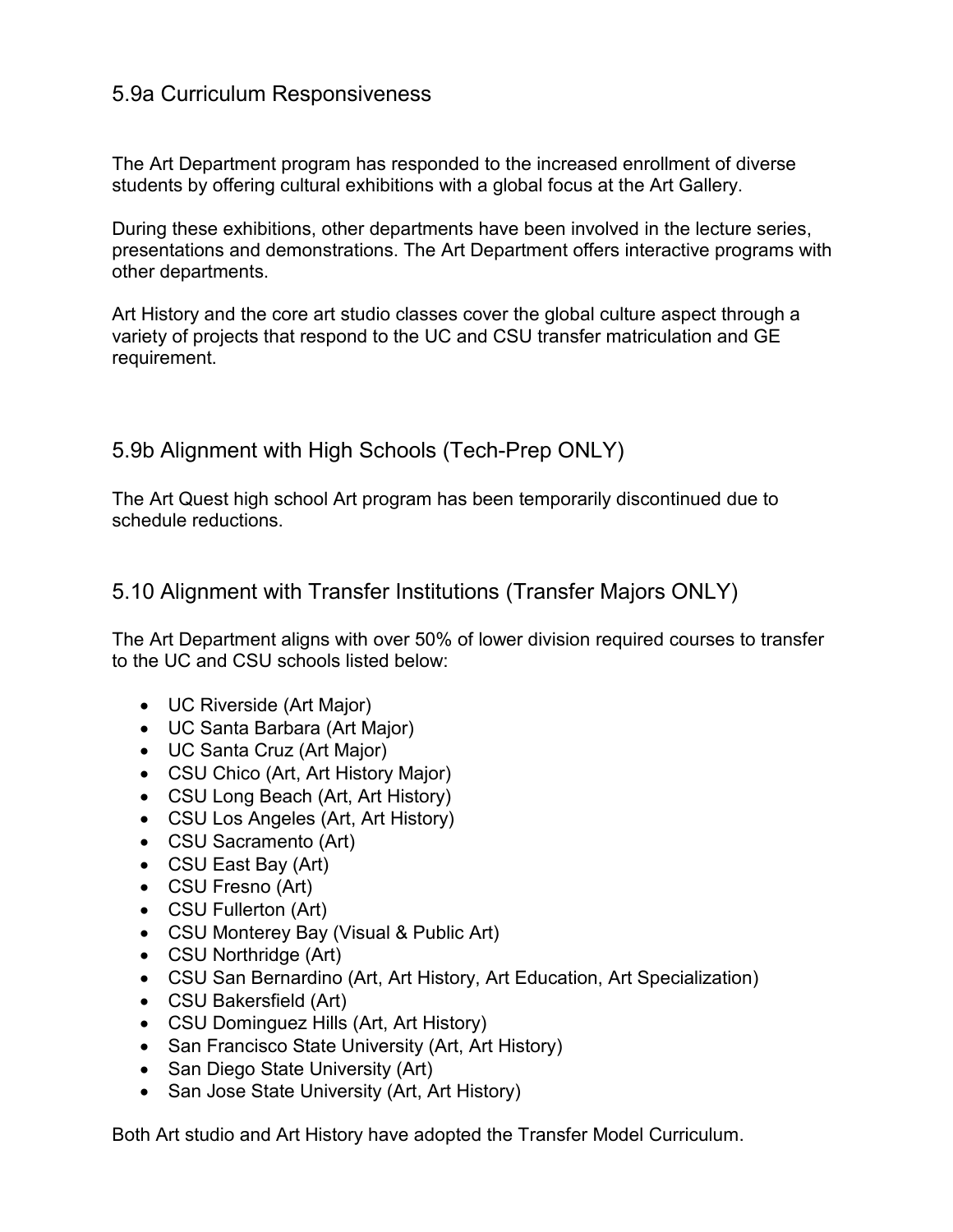## 5.11a Labor Market Demand (Occupational Programs ONLY)

The Photography certificate is undergoing review to see if it can be revitalized in alignment with the CTE career certificates.

5.11b Academic Standards

The Art Department program regularly engages in the dialog about academic standards.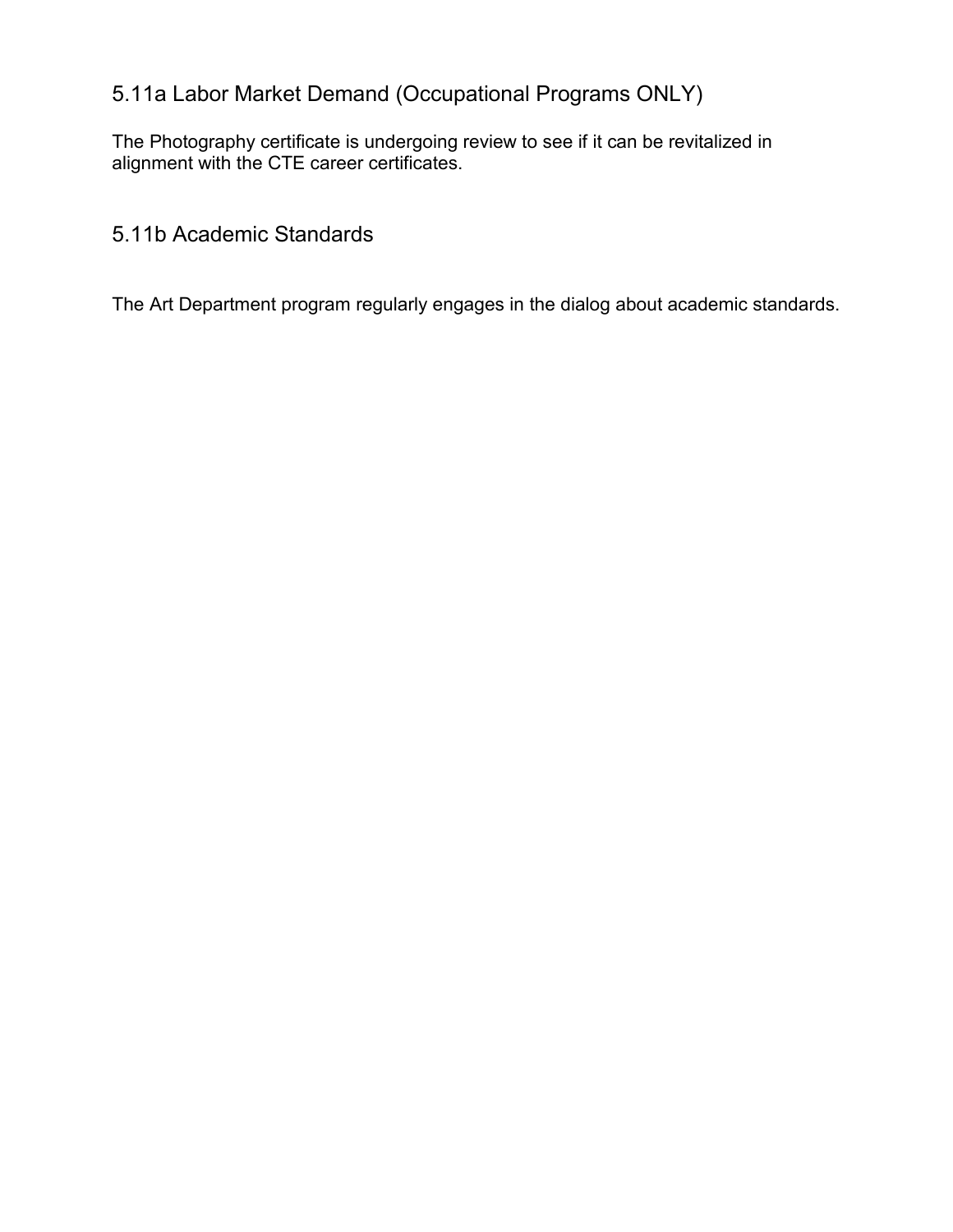# 6.1 Progress and Accomplishments Since Last Program/Unit Review

| Rank | Location   | <b>SP</b> | M    | Goal                                                                                                                        | <b>Objective</b>                                                                                                                                                                                                                                                                                                       | <b>Time Frame</b> | <b>Progress to Date</b>                                                                                                                                                                                                                   |
|------|------------|-----------|------|-----------------------------------------------------------------------------------------------------------------------------|------------------------------------------------------------------------------------------------------------------------------------------------------------------------------------------------------------------------------------------------------------------------------------------------------------------------|-------------------|-------------------------------------------------------------------------------------------------------------------------------------------------------------------------------------------------------------------------------------------|
| 0001 | Santa Rosa | 01        | - 01 | Reconfigure space usage of Analy Hall by<br>discipline to provide each area with<br>maximum storage, safety and efficiency. | Relocate equipment and supplies for easiest<br>access by each discipline. Remove all<br>unnecessary furniture, tools, and debris from<br>each classroom, office and storage room.<br>Coordinate with Facilities to provide updated<br>info on space usage. Coordinate with Health<br>& Safety for all related matters. | year              | Some progress has been made in making<br>access to equipment used by disciplines. The<br>small computer lab on the second floor has<br>several new computers and now ready to<br>accomodate the new CE printer for Applied<br>Photography |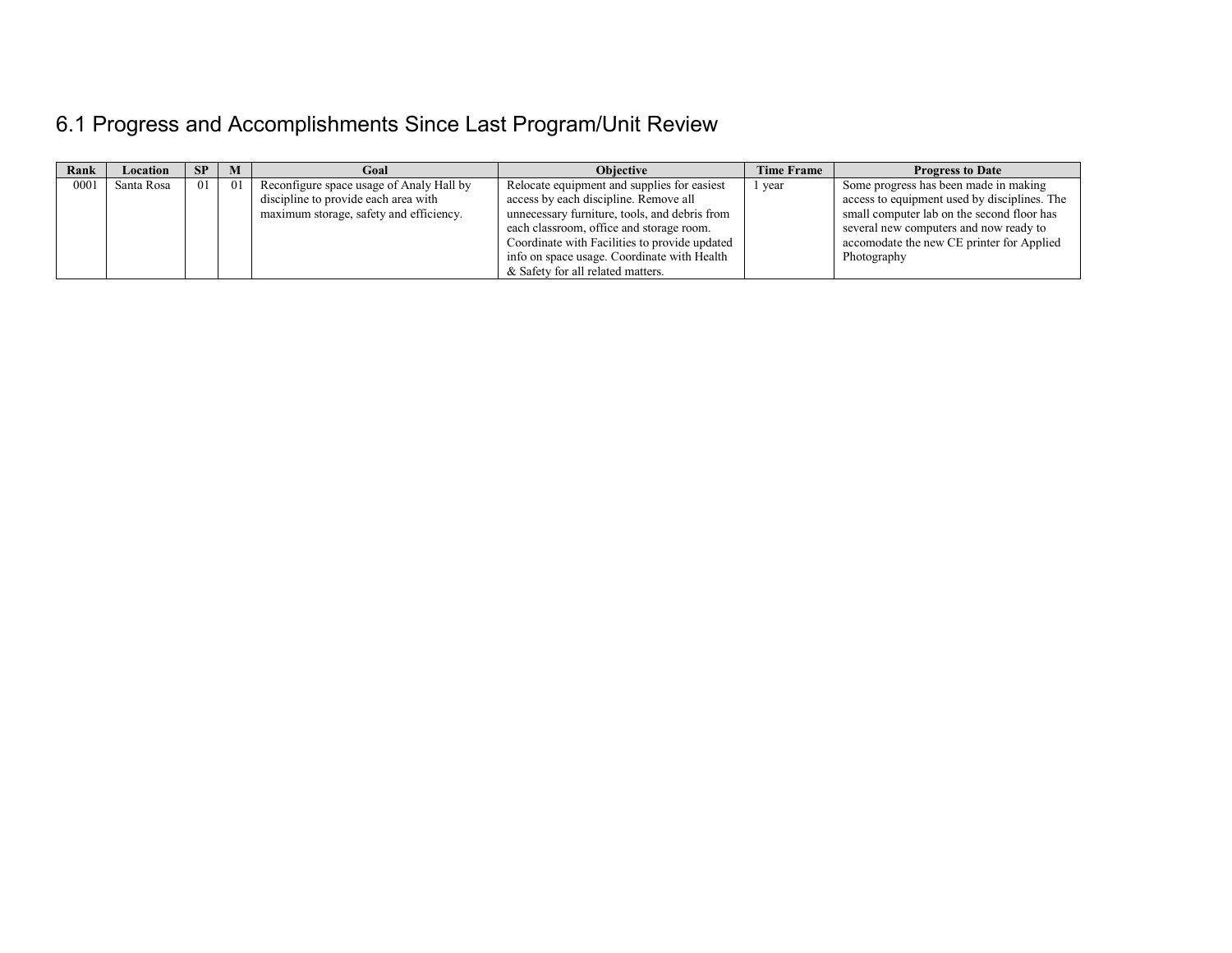## 6.2b PRPP Editor Feedback - Optional

The Art Department is comprised of outstanding professionals who continue to bring artistic and academic excellence to SRJC.

The Early Retirement Incentive has created an opportunity to rethink all departments and clusters including the Art Department. The Art faculty will be fully involved in any decisions that affect them.

#### **Staffing**

Faculty. The Art program has lost three full-time faculty members to retirement: Art History coanchor, Painting/Drawing co-anchor, and Photography anchor. The department is also in need of a Sculpture area anchor. The remaining Painting/Drawing anchor will retire in May 2020.

Photography will have a coordinator for 2019 – 2010. This is necessary because of the

Classified Professionals. We were able to successfully fill the AAIII position although it is now 217 days instead of 12 months. This move is not expected to reduce the efficiency of the department. The Image Tech who was assigned to the Art History area retired in May 2019.

The Art Department is still in need for an Art Gallery Specialist. The Sculpture tech has agreed to be available to work additional hours to hang the shows.

#### **Facilities**

Analy Hall is an old building with many basic repairs, maintenance needs, and remodeling needed. Analy was not included in Measure H, but it hopefully will be a part of future bond funding. We were pleased to support the removal of the west fence on the back side of Analy Hall.

- Kerry Loewen, Dean of Art & Humanities, June 2019